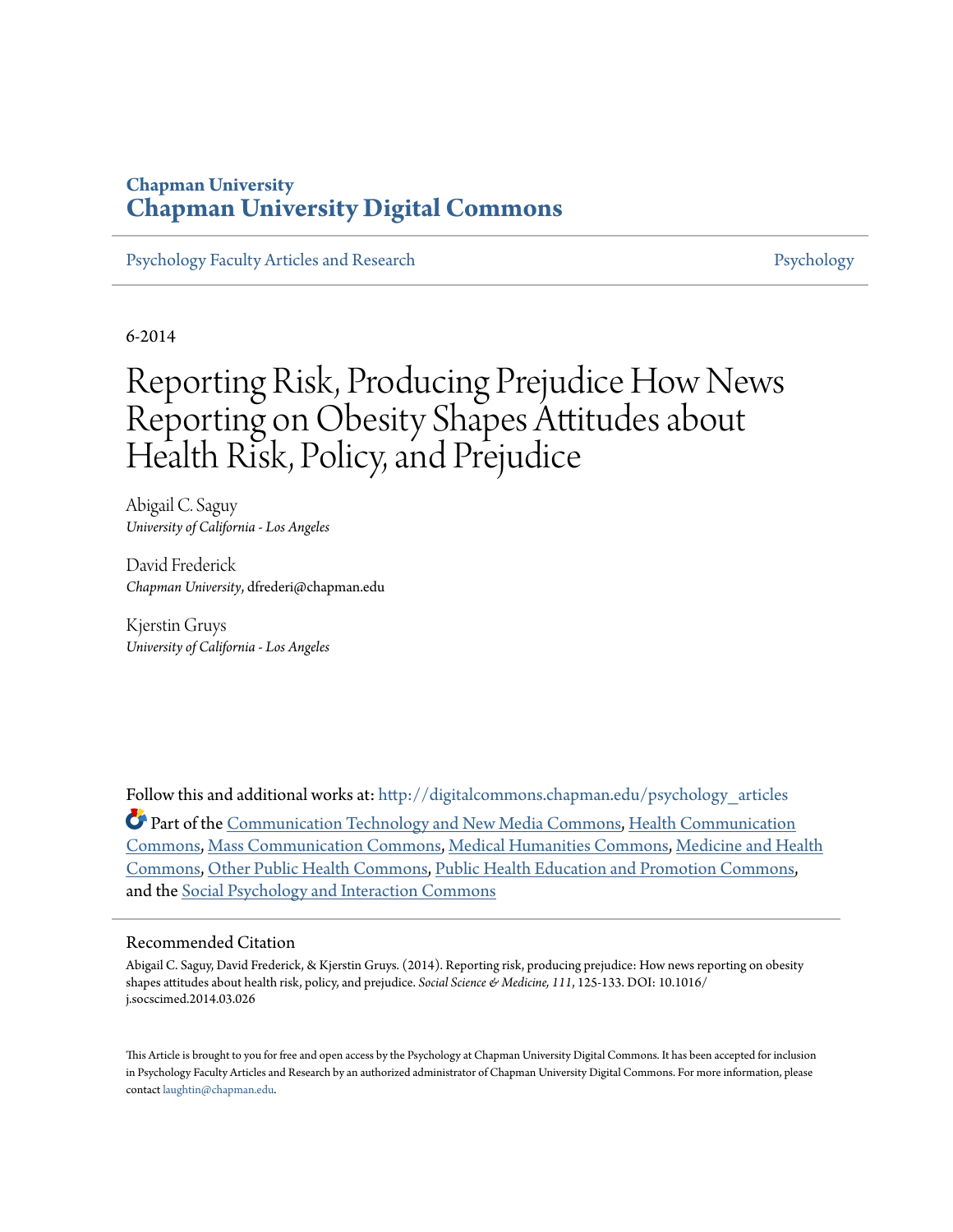## Reporting Risk, Producing Prejudice How News Reporting on Obesity Shapes Attitudes about Health Risk, Policy, and Prejudice

#### **Comments**

NOTICE: this is the author's version of a work that was accepted for publication in *Social Science & Medicine*. Changes resulting from the publishing process, such as peer review, editing, corrections, structural formatting, and other quality control mechanisms may not be reflected in this document. Changes may have been made to this work since it was submitted for publication. A definitive version was subsequently published in *Social Science & Medicine*, volume 111, in 2014. [DOI:10.1016/j.socscimed.2014.03.026](http://dx.doi.org/10.1016/j.socscimed.2014.03.026)

The Creative Commons license below applies only to this version of the article.

#### **Creative Commons License**  $\bigcirc$   $\circ$

This work is licensed under a [Creative Commons Attribution-Noncommercial-No Derivative Works 4.0](http://creativecommons.org/licenses/by-nc-nd/4.0/) [License.](http://creativecommons.org/licenses/by-nc-nd/4.0/)

#### **Copyright** Elsevier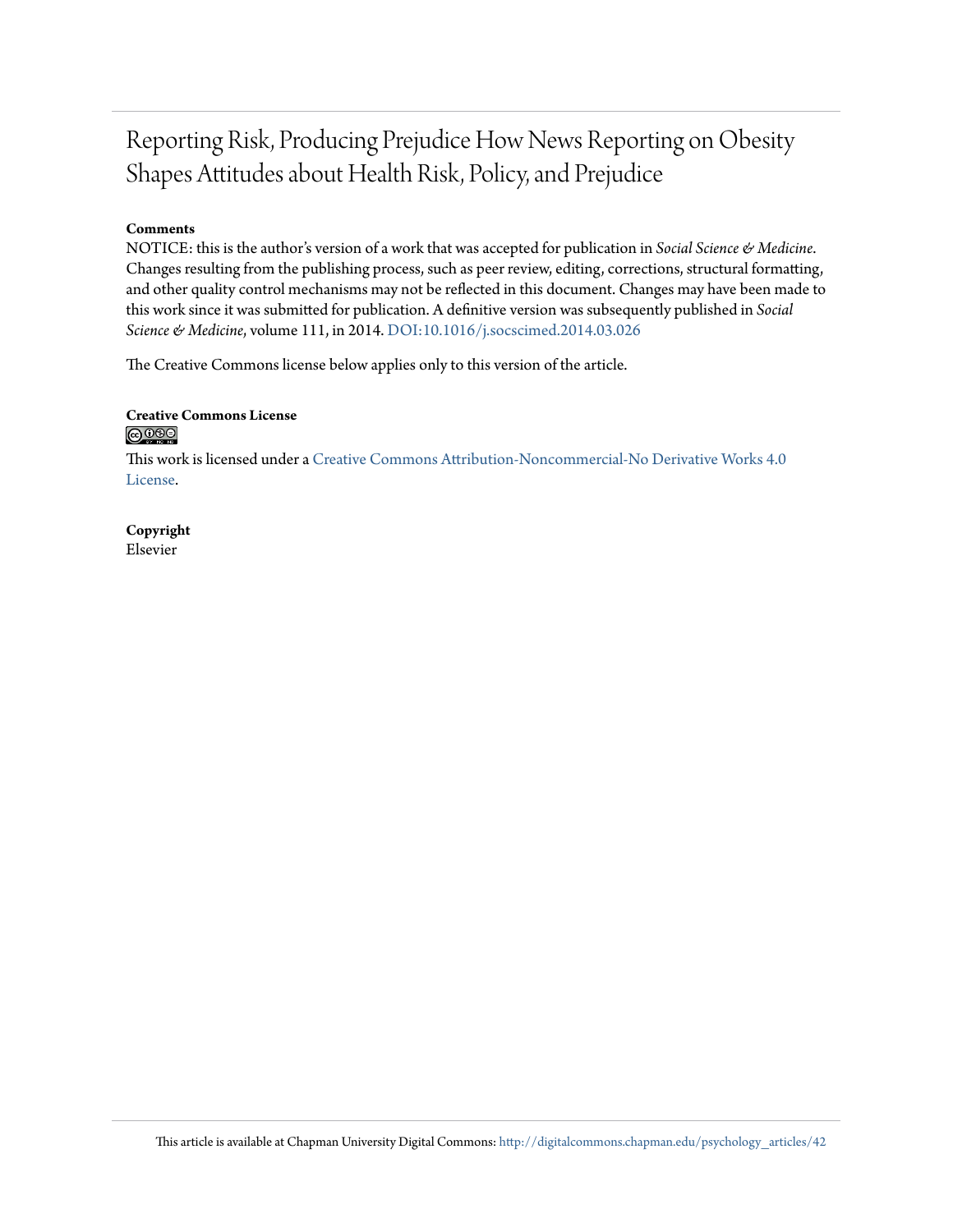#### **Reporting Risk, Producing Prejudice**

#### **How News Reporting on Obesity Shapes Attitudes about Health Risk, Policy, and**

#### **Prejudice**

Abigail C. Saguy,<sup>1</sup> David Frederick,<sup>2</sup> Kjerstin Gruys<sup>3</sup>

Acknowledgements: We are grateful to five anonymous reviewers who provided detailed and thoughtful feedback in response to an earlier draft of this paper. An even earlier draft of this paper was presented at the annual meetings of the American Sociological Association in 2011. This research benefited from funding from the UCLA Academic Senate Council Faculty Grants Program.

 1 UCLA Department of Sociology; Haines Hall; Los Angeles, CA 90095. Saguy@soc.ucla.edu. <sup>2</sup> Crean School of Health and Life Sciences, Chapman University; One University Drive; Orange, CA 92866<br><sup>3</sup> UCLA Department of Sociology; Haines Hall; Los Angeles, CA 90095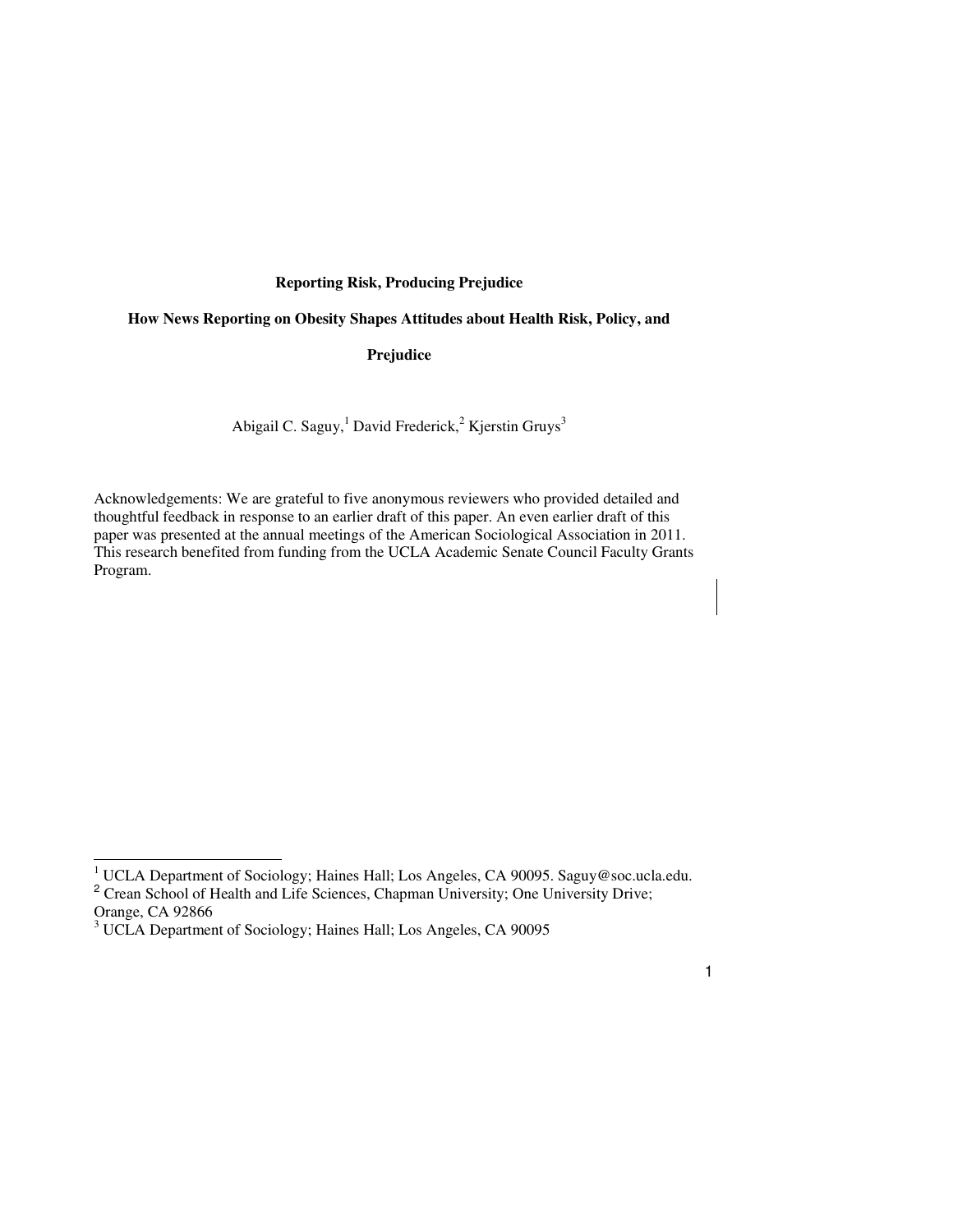#### **Abstract**

News reporting on research studies may influence attitudes about health risk, support for public health policies, or attitudes towards people labeled as unhealthy or at risk for disease. Across five experiments  $(N = 2,123)$  we examined how different news framings of obesity research influence these attitudes. We exposed participants to either a control condition, a news report on a study portraying obesity as a public health crisis, a news report on a study suggesting that obesity may not be as much of a problem as previously thought, or an article discussing weight-based discrimination. Compared to controls, exposure to the public health crisis article did not increase perception of obesity-related health risks but did significantly increase the expression of antifat prejudice in four out of seven comparisons. Across studies, compared to controls, participants who read an article about weight-based discrimination were less likely to agree that overweight constitutes a public health crisis or to support various obesity policies. Effects of exposure to an article questioning the health risks associated with overweight and obesity were mixed. These findings suggest that news reports on the "obesity epidemic" – and, by extension, on public health crises commonly blamed on personal behavior – may unintentionally activate prejudice.

Keywords: Obesity; prejudice; public health; body image; weight; stigma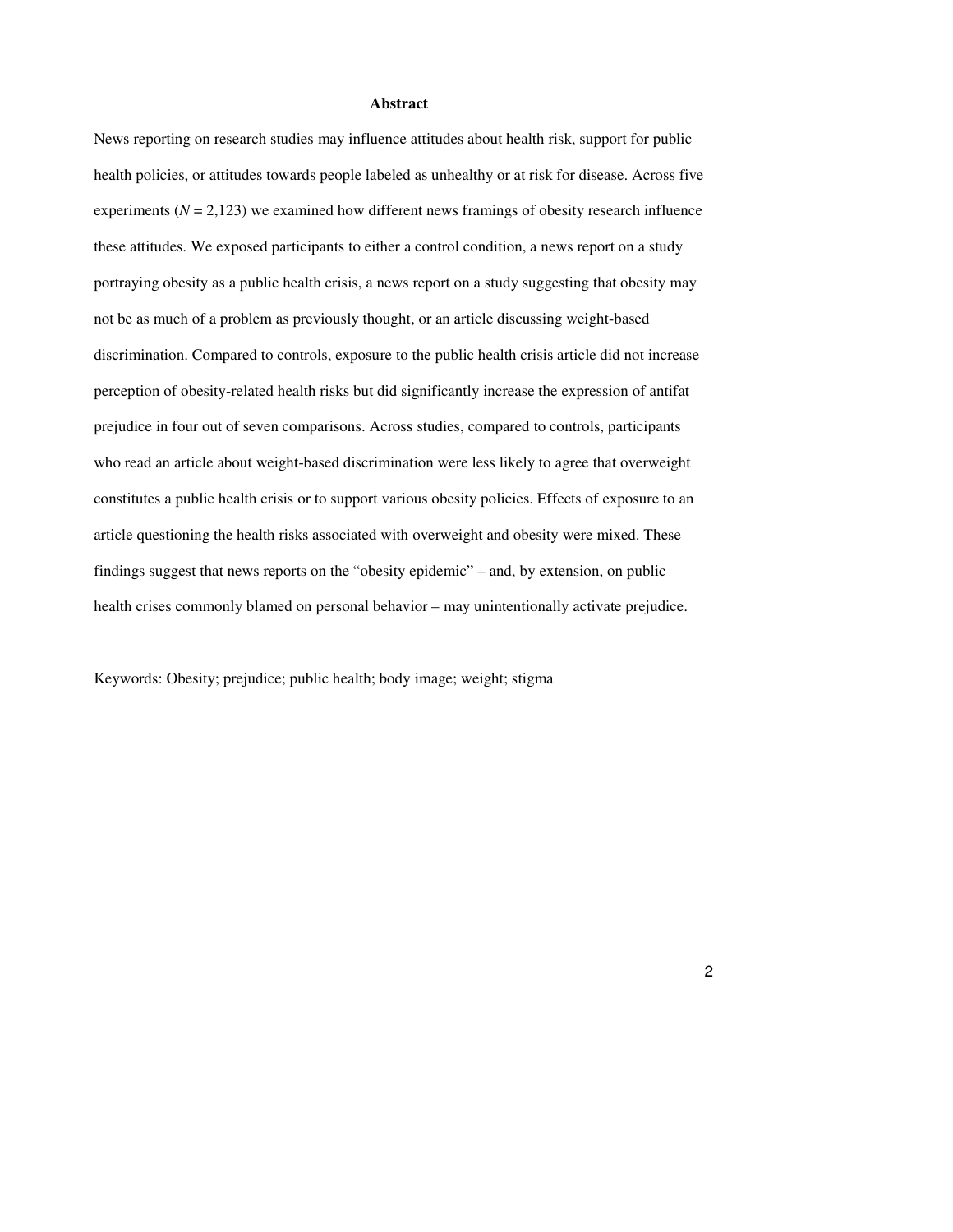News reports on health topics reflect widely-held attitudes and also potentially shape attitudes about health risk and health policy (Gollust, Eboh, & Barry, 2012; Gollust, Niederdeppe, & Barry, 2013; Saguy & Almeling, 2008). Exposure to some sorts of news media representations of health and illness may also have unintended consequences, such as worsening the stigma associated with certain health risks.

The news media frame high body weight in a variety of ways – including as a public health crisis brought on by bad personal choices and, alternatively, as an overhyped health concern and a basis for unfair discrimination. This makes reporting on body weight a good case for examining how exposure to contrasting news frames shapes perceptions of health risk, support for anti-obesity policies, and expression of antifat prejudice. In pursuing this research, we respond to calls for research into the unintended effects of public health messages (Gollust et al., 2013; Hoyt, Burnette, & Auster-Gussman, 2014).

#### **Framing**

Sociological research illustrates that claimsmakers with a stake in defining a given issue as an urgent problem socially construct social problems, frame them in particular ways, and identify specific solutions (Snow, Rochford, Worden, & Benford, 1986). By "framing," we mean "principles of selection, emphasis, and presentation composed of little tacit theories about what exists, what happens, and what matters" (Gitlin, 1980, p. 6). Extant research shows that specific media frames imply not only different ways of understanding social problems but also different courses of action (Best, 2008; Gusfield, 1981; Spector & Kitsuse, 1977) and that news media promotion of specific frames informs which solutions appear feasible and legitimate (Entman, 1993). Experimental research has further shown that exposure to news accounts can shape attitudes. For example, one study found that people expressed different attitudes towards HPV vaccines depending on whether they read news coverage emphasizing the vaccine's health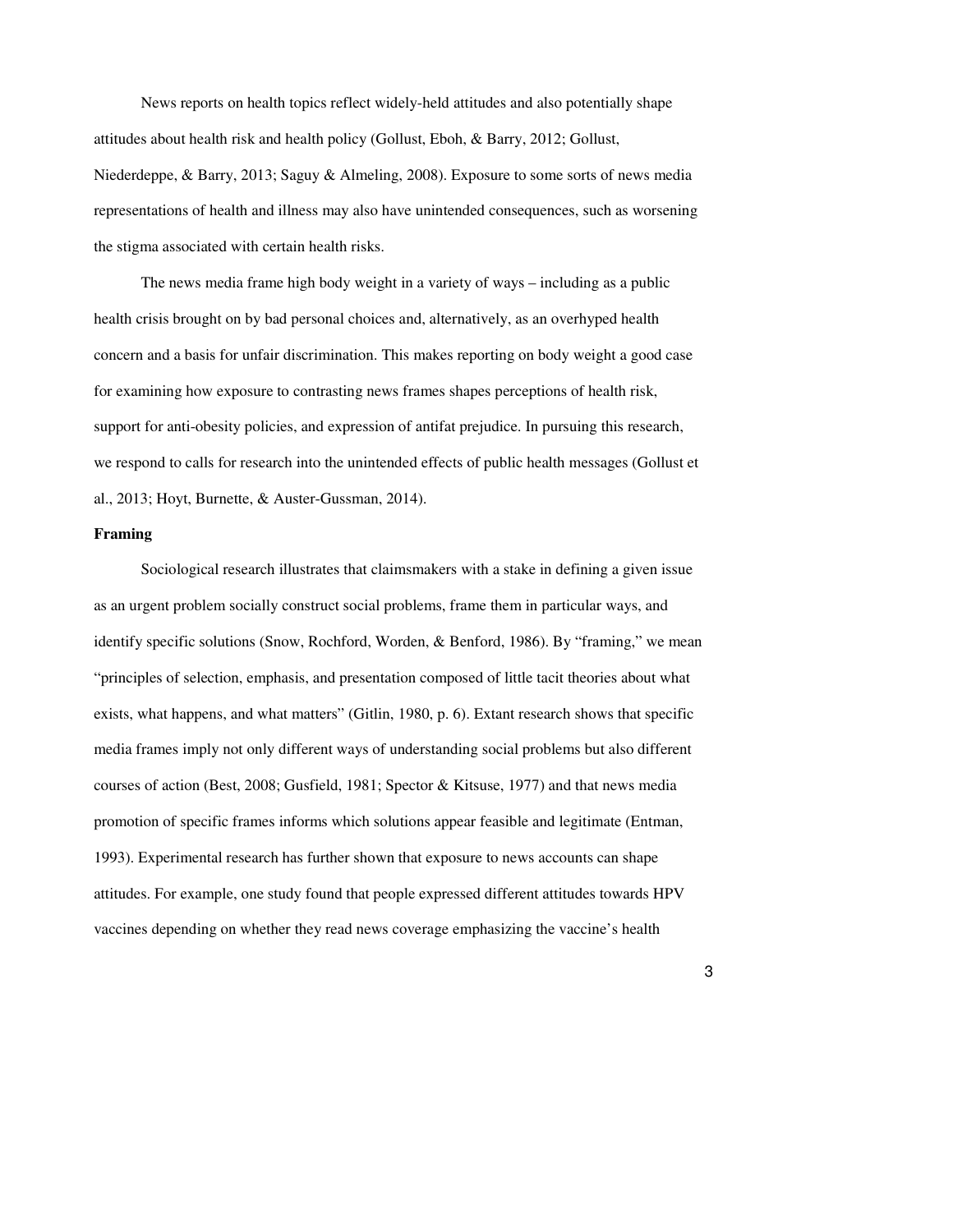benefits, effectiveness, or controversial elements (Gollust, Dempsey, Lantz, Ubel, & Fowler, 2010). Using the case of news reporting on obesity, this paper contributes to our understanding of how exposure to specific news accounts of weight shape attitudes about health risks, policies, and prejudice.

#### **Weight Frames**

There are different ways in which body weight is framed and blame and responsibility for excess weight are discussed (Barry, Brescoll, Brownell, & Schlesinger, 2009; Barry, Jarlenski, Grob, Schlesinger, & Gollust, 2011; Lawrence, 2004; Saguy, 2013). While media accounts are typically multivocal, the contemporary U.S. media primarily portray "obesity" as a health problem caused by bad personal choices (Saguy & Gruys, 2010; Saguy, Gruys, & Gong, 2010). However, as we discuss below, there are alternative ways to understand the matter. Here we focus on three distinct "problem frames" (what kind of problem weight is) and one "blame frame" (who is blamed for the problem) that previous work suggests have disparate effects on attitudes and behavior (Saguy, 2013). The problems frames include 1) the "public health crisis frame," 2) the "health at every size frame," and 3) the "fat rights frame" (Saguy, 2013). We also discuss the "personal responsibility" blame frame.

*Public Health Crisis frame.* Since the late 1990s, obesity has been increasingly framed as a public health crisis warranting government intervention (Kersh, 2009). For instance, former U.S. Surgeon General Richard Carmona called obesity the "terror within," claiming that the "magnitude of the dilemma will dwarf 9-11 or any other terrorist attempt" (Pace, 2006). To take another example, a highly-publicized 2004 study by a team of Centers for Disease Control and Prevention (CDC) scientists estimated that overweight and obesity combined caused 400,000 excess deaths in the year 2000, predicting that overweight and obesity would soon overtake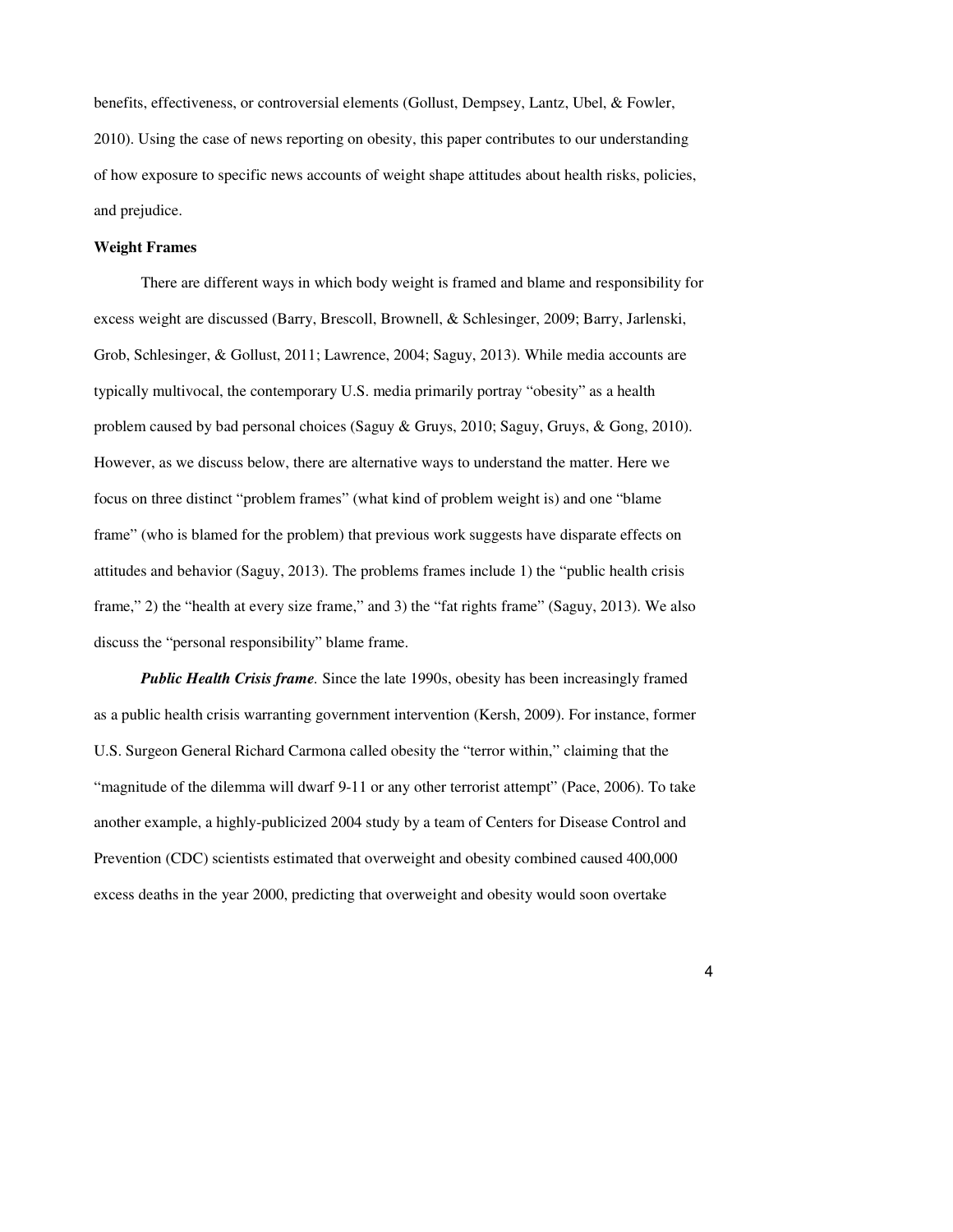tobacco as the "leading cause of preventable death" (Mokdad, Marks, Stroup, & Gerberding, 2004). Following Saguy (2013), we label this the "Eating-To-Death" study. The Eating-to-Death study was criticized for having incorrectly adjusted for age and making various mathematical errors (Flegal, Graubard, & Williamson, 2004), some of which the authors acknowledged in a subsequent correction (Mokdad, Marks, Stroup, & Gerberding, 2005). Ultimately, as we discuss below, the CDC acknowledged a later study as providing better estimates. Still, the *public health crisis* frame has remained deeply entrenched (Saguy, 2013).

*Health at Every Size frame*. In contrast, some researchers, clinicians, and activists promote a *health at every size* (HAES) frame, which asserts that people of all sizes can be healthy and that weight-loss diets typically lead to long-term weight *gain* and worsened health (Bacon, Scheltema, & Robinson, 2001; Mann et al., 2007). They contend that, even at the highest levels of BMI, which are associated with higher mortality, it is not clear that high BMI *causes*  elevated mortality. Instead, poor nutrition, sedentary lifestyle, poverty, weight-based stigma, among other factors, may be the root cause of both higher BMI and of higher mortality or morbidity (Campos, Saguy, Ernsberger, Oliver, & Gaesser, 2006).

A highly-publicized 2005 study lent support to the HAES stance. The authors – another team of CDC scientists – found that relative risks of mortality only increased significantly once BMI surpassed 35 and that those in the overweight category were significantly *less* likely to die than those in the normal weight category. Translated into number of excess deaths, in the year 2000, there were 112,000 excess annual deaths due to obesity but over 86,000 *fewer* deaths thanks to overweight. Combining the excess deaths due to obesity and the lives *saved* thanks to overweight produced 26,000 excess deaths associated with obesity and overweight combined (Flegal, Graubard, Williamson, & Gail, 2005). The CDC ultimately recognized this study  $-$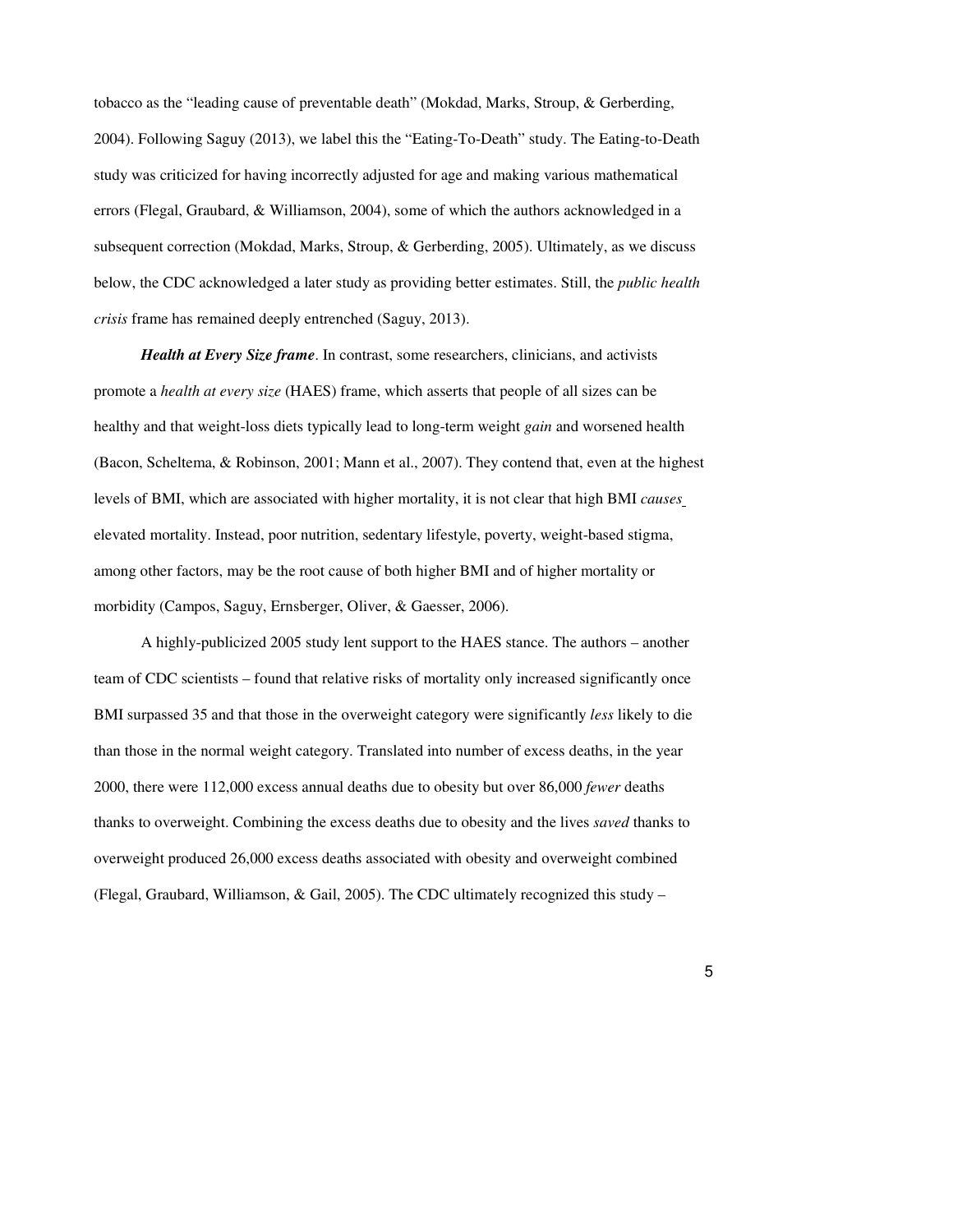which, following Saguy (2013), we call the Fat-OK study – as providing the best available estimate (CDC, 2005). Still, the extent to which overweight or obesity contributes to increased risk of mortality remains hotly contested among scientists, so that the question of how news reporting on such debates shape attitudes remains timely.

Some public health officials expressed concern that reporting on this study would provide a justification for overeating and erode support for anti-obesity policies (Dodge, 2005; Johnson, 2005; Kolata, 2005; Marchione, 2005). The extent to which exposure to news reporting on this study actually affected perception of health risks or support for health policies, however, remains unknown.

*Fat Rights frame.* The *fat rights* movement offers a more radical analysis. It rejects the medical terms "overweight" and "obesity," reclaiming "fat" and "fatness" as value neutral, as the Black Power movement reclaimed "black" and the gay rights movement reclaimed "queer" (Cooper, 1998; Harding & Kirby, 2009; Rothblum & Solovay, 2009; Wann, 1999). Fat rights activists argue that epidemiological studies such as the Eating-to-Death study increase weightbased prejudice and stigma (see Saguy  $\&$  Riley, 2005). The extent to which this fear is justified, however, remains unknown. Also unknown is how exposure to fat-rights arguments shape attitudes about health risk, policy and prejudice.

*Personal Responsibility frame.* Related to but distinct from the kind of problem an issue constitutes is the question of who is to blame. Among what Saguy (2013) calls "blame frames," the personal responsibility frame – in which weight is blamed on bad personal choices, rather than factors beyond individual control – dominates contemporary U.S. news reporting and is often paired with the public health crisis problem frame (Saguy, 2013).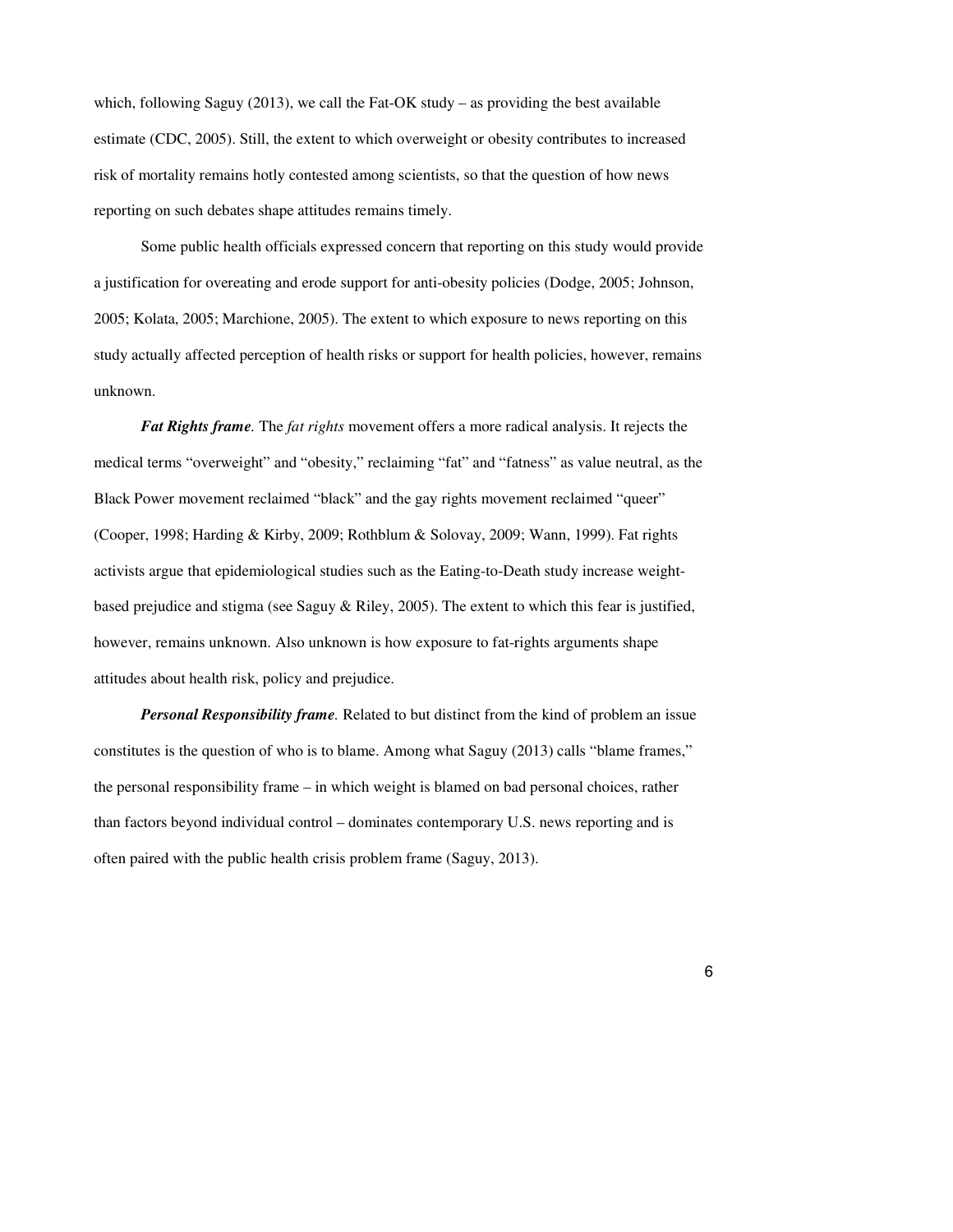#### **Framing Effects on Attitudes about Health Risk, Policies, and Prejudice**

Previous research suggests that support for various obesity policies varies based on views about whether elevated weight is evidence of sinful behavior, a biological disability, or caused by a toxic food environment (Barry et al., 2009). Less understood is how news media exposure shapes such attitudes. While the "hypodermic" model of media effects – in which the media inject ideas into a passive public – has been largely discredited, there is evidence that the ways in which the news media frame an issue has some causal force, albeit mediated by social location (Schudson, 2003). For instance, <u>after exposure to messages emphasizing that childhood obesity</u> is dangerous, conservatives are more likely to believe childhood obesity is a serious problem and are more likely to, to support obesity policy interventions when childhood obesity is framed as a threat to military readiness (Gollust et al., 2013; Wallington, Blake, Taylor-Clark, & Viswanath, 2010).

Moreover, past research has demonstrated that media exposure to negative stereotypical depictions can increase expression of prejudice, while media exposure to counter-stereotypical depictions can decrease it (Ramasubramanian, 2011). Crandall and Eshleman's (2003) justification-suppression model proposes that people are more likely to voice prejudice when a trait is considered both negative and under personal control. Yet, to date, only a small handful of experimental studies have attempted to manipulate antifat attitudes, and a review of extant studies reveals mixed results (Daníelsdóttira, O'Brien, & Ciao, 2010). To systematically investigate the effect of exposure to specific frames, we conducted multiple experiments that replicated or extended upon each other using different samples and dependent variables, a common approach in psychology, used to better demonstrate the reliability of an effect.

**Deleted:** previous work suggests that **Deleted:** people are more likely

**Deleted:** and to emphasize personal responsibility when told of long-term obesity-related health consequences

**Comment [DFL1]:** Wallington doesn't belong here – can be deleted.

For Gollust, I see the reviewers point. It was only conservatives who were affected by the stories.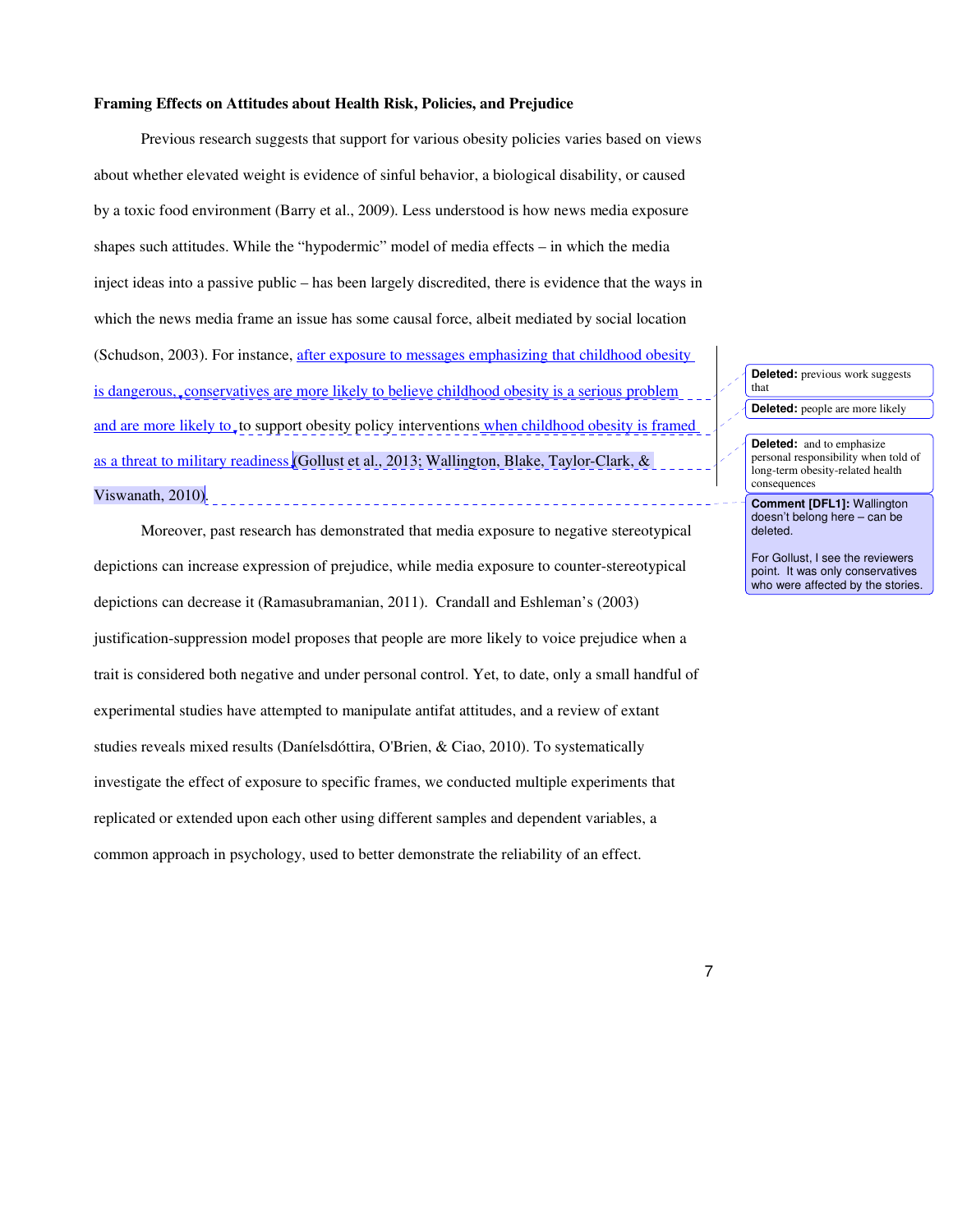#### **Hypotheses**

We constructed three sets of hypotheses regarding the effects of specific frames on assessment of *health risks* of higher body mass (Hypotheses 1a-c), support for anti-obesity *policies* (Hypotheses 2a-c), and antifat *prejudice* (Hypotheses 3a-c).

*Exposure to Public Health Crisis and Personal Responsibility Frames*. Following Crandall and Eshleman (2003), we expected that, compared to controls, participants exposed to a news report framing weight as a public health crisis brought on by bad personal choices would report increased concern about the health risks of higher body mass (Hypothesis 1a), increased support for anti-obesity policies (Hypothesis 2a), and increased antifat prejudice (Hypothesis 3a).

*Exposure to Health at Every Size and Fat Rights Frames.* In contrast, we expected the opposite pattern of results for participants exposed to a health at every size or fat rights frame. Specifically, compared to controls, we expected these participants to express less concern about potential weight-related health risks (Hypothesis 1b), less support for anti-obesity policies (Hypothesis 2b), and less antifat prejudice (Hypothesis 3b).

#### **Overview of Experimental Methods and Data Analysis Strategy**

In all of the experiments, participants were exposed to one of three published news articles or essays and then completed the dependent measures. In the first two experiments, we examined the effects of exposure to news reports of the Eating-To-Death and Fat-OK studies, compared to a control condition. In the last three experiments, we examined the effects of the Eating-To-Death new report and a Fat Activist article, compared to a control condition, and also varied whether we assessed antifat prejudice towards fat people generally, fat women, or fat men.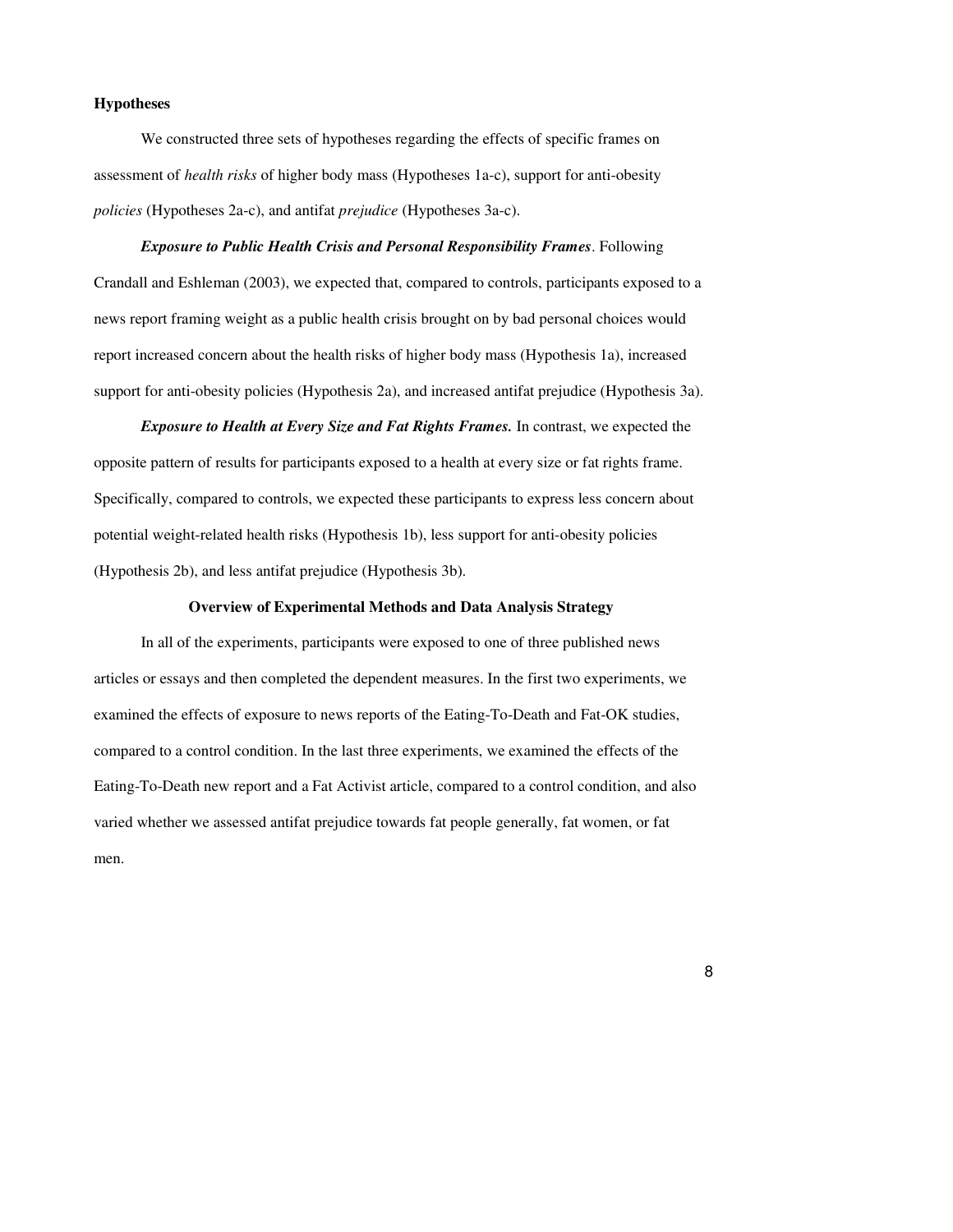#### **Participant Recruitment**

In Experiment 1, we recruited adult participants by posting an advertisement asking for volunteers willing to share their opinion on "a recent issue in the news," in the "volunteers" section of Craiglist.org, an online site hosting classified ads, discussion forums, and personal ads. As of October  $18<sup>th</sup>$ , 2013 it was the tenth most visited website in the United States (http://www.alexa.com/siteinfo/craigslist.org). We worded the advertisement to attract people generally interested in news articles, while not oversampling for people with specific interest in issues related to body size. In Experiments 2-5, participants were students at a U.S. west-coast public university who read an article and then completed a brief survey at the start or end of their anthropology, communication studies, psychology, or general education social science or life science classes. They were given 5-8 minutes to read the one-page article to which they were randomly assigned. To ensure that all participants had sufficient time to read the articles and complete the survey, the survey items were limited to one page. Table 1 presents key demographic information regarding each study.

#### INSERT TABLE 1 HERE

#### **Stimuli**

*Independent variable: Article source*. We used genuine articles to maximize the external validity of the study. Participants were randomly assigned to one of three conditions, including: (1) a control news article on deaths attributable to cancer that made no mention of weight (Brody, 2005), (2) a news article on the Eating-to-Death study (Fox, 2004), or (3) a news article on the Fat-OK study in Experiments 1 and 2 (The New York Times, 2005) or a Fat Rights blog article that was formatted to appear as if it were a *New York Times* news article in Experiments 3-5 (Harding, 2007).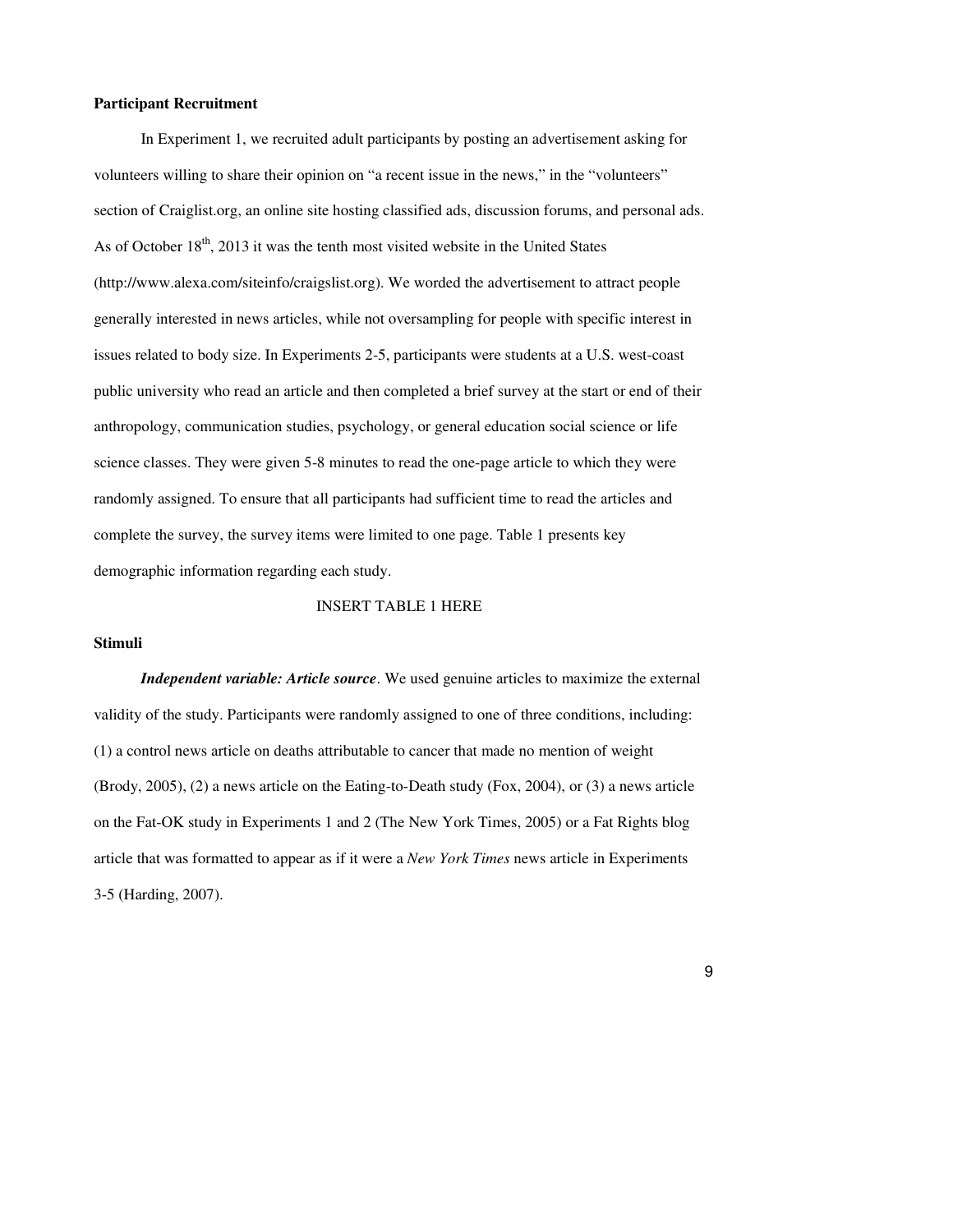The news article on the Eating-to-Death study framed obesity and overweight as a public health crisis, saying that "obesity is near to overtaking smoking as the No. 1 cause of death in the United States," quoting a news source saying that "overweight and obesity are literally killing us," and citing the economic cost of "obesity-related complications." It further framed obesity in terms of personal responsibility, saying that individuals can lose weight by taking small steps, such as "taking the stairs instead of the elevator."

The article on the Fat-OK study reported "modest amount of 'excess' weight may actually be good for you, while being too thin can be dangerous." However, it also warned that "extreme obesity, can be lethal" and that "slightly pudgy individuals would be wise not to take the findings as a license to overindulge." As such, it offered a *weak* Health at Every Size (HAES) Frame, coupled with an implicit personal responsibility frame.

In contrast, the Fat Activist article provided a stronger version of the HAES frame – arguing that "weight itself is not a health problem, except in the most extreme cases." It also explicitly rejected the personal responsibility frame, asserting that "diets don't work." Finally, unlike the other articles, it argued that fat people "deserve to be treated with dignity and respect" and that shaming them is counterproductive.

*Article presentation*. In Experiment 1, the text of the articles was cut and pasted into an online survey program and participants were informed that the article was taken from *The New York Times*. In Experiments 2-5, the articles were all formatted to appear as if they were printed directly from *The New York Times* website. Across all of the studies, the purported title, author, and date of publication were standardized to prevent extraneous factors, such as author gender, from impacting the results. We shortened and removed a few expletive phrases from the fat rights article used in Experiments 3-5.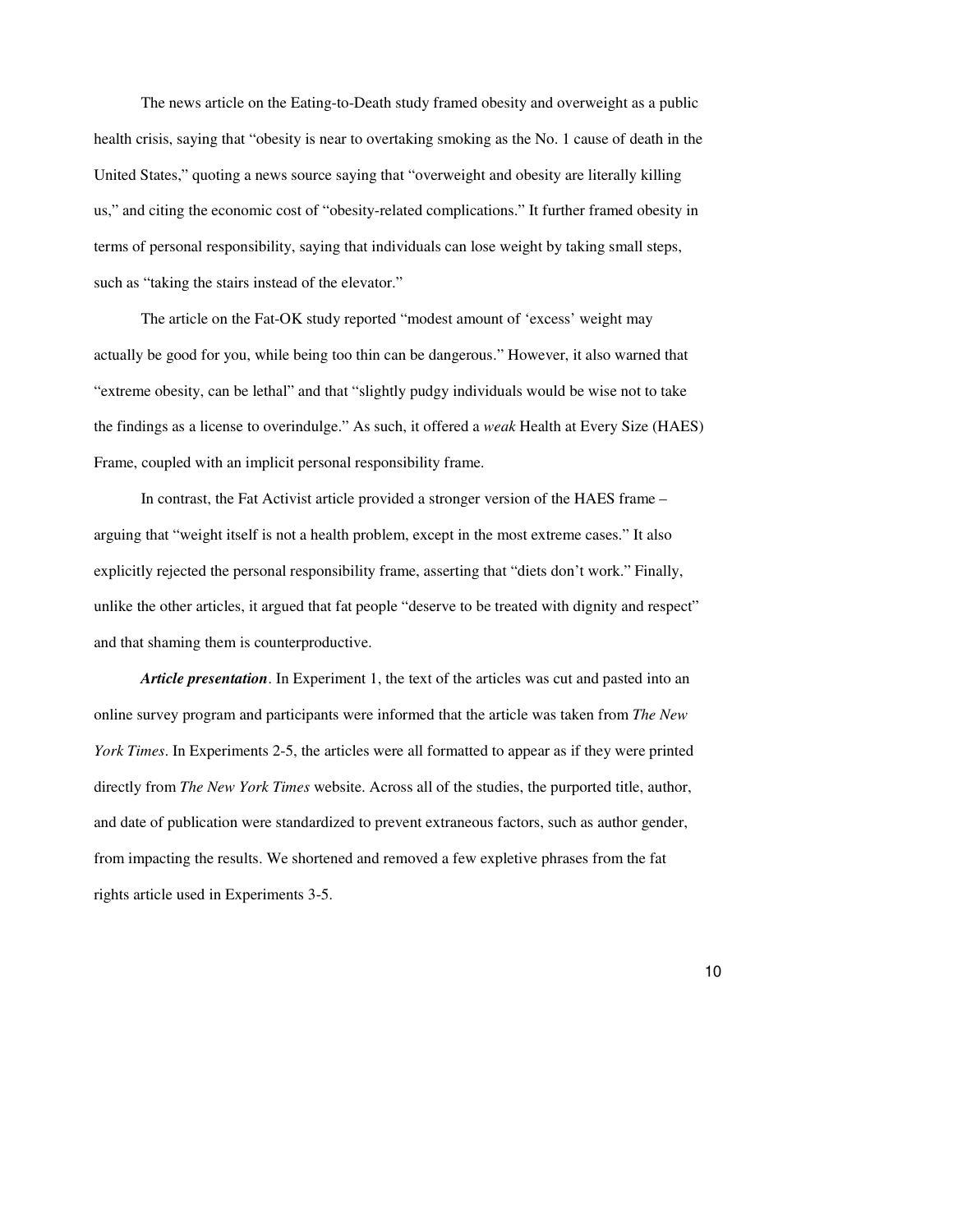#### **Data Analysis Overview**

When presenting the results, we first examine whether there are differences in mean scores across conditions and focus on the main effects of article type on attitudes using one-way between-subjects ANOVAs. For interested readers, we note that two-way between subjects ANOVAs were also explored with gender (men versus women) or ethnicity (Asian versus White) as independent variables along with article type, but there were no statistically significant interactions between article type and ethnicity or gender and due to space limitations these analyses are not reported in text (all  $ps > .05$ ). Because effect sizes are generally small in mediaexposure studies, full corrections for family-wise error (e.g., Bonferroni corrections) would make it extremely difficult to identify statistically significant effects. Given that our tests were designed to investigate specific hypotheses, we used Fisher's Least Significant Differences test to assess whether attitudes differed between the three conditions for each dependent variable. We then identified whether the effects were significant at the  $p < .05$ ,  $p < .01$ , or  $p < .001$  level.

We also report effect sizes, or Cohen's *d*, a measure of the differences between means, in standard deviation units, in our tables. Following Cohen (1988), we interpret effect sizes as small (.20), medium (.50), or large (.80). Our discussion focuses on differences between the experimental conditions and control condition, but effect sizes and statistical significance for differences between the different experimental conditions are available upon request.

#### **Overview of Dependent Variables Across Experiments**

Unless otherwise noted, all of the items below used a 9-point Likert scale ("1 = Strongly Disagree,  $3 = Disagree$ ,  $5 = Neutral$ ,  $7 = Agree$ ,  $9 = Strongly Agee$ ").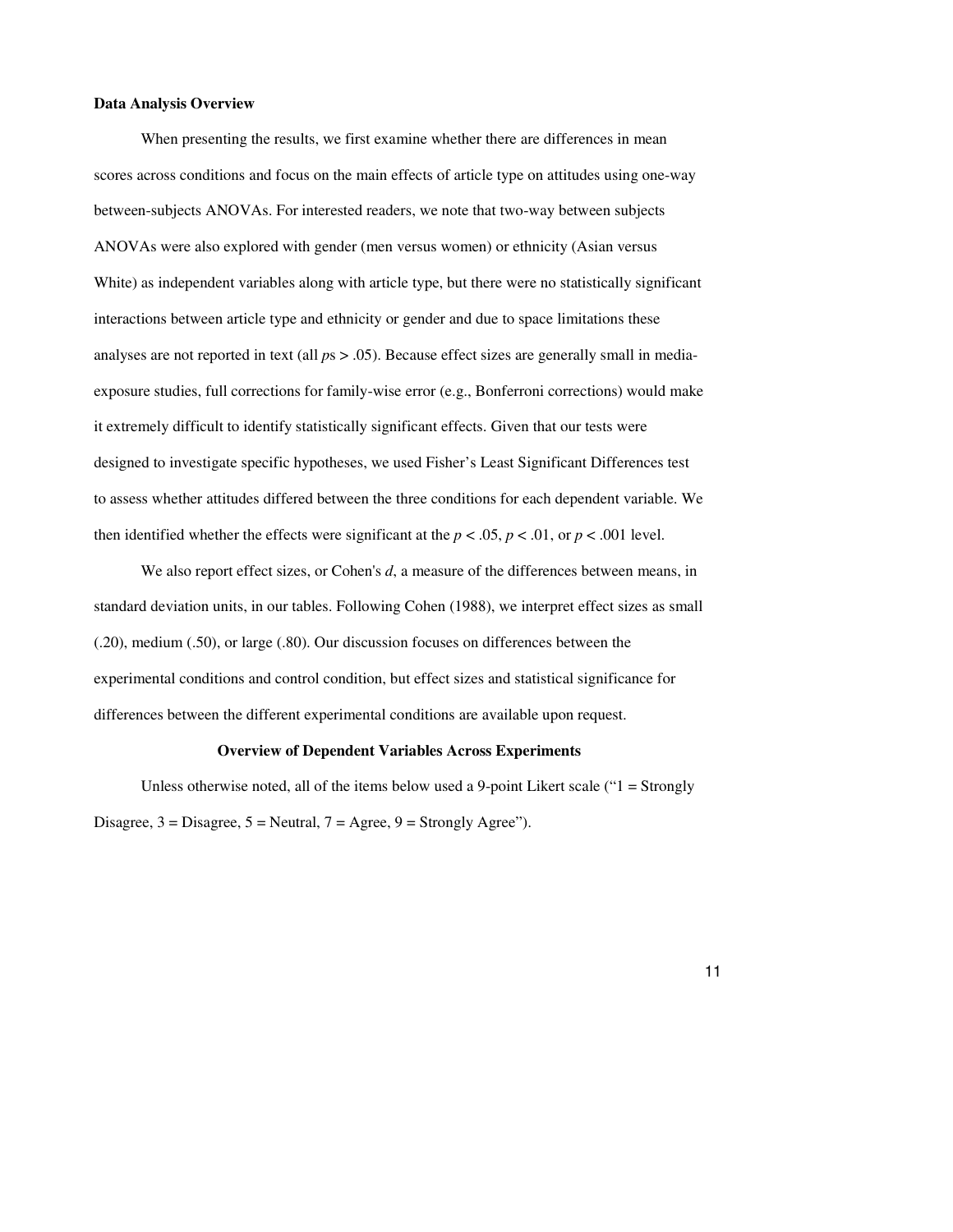#### **Health risk**

To examine framing effects on perceptions of health risk, participants indicated the extent to which they believed that: 1) *The rise in number of overweight people over the last 30 years represents a major public health crisis* (Experiments 1-4); and 2) if they believed that that people who are "*obese*," "*overweight*," "*normal weight*," or "*underweight,*" respectively, are "*usually healthy*" (Experiment 1). The first item simultaneously captures the extent to which respondents see this issue as a significance problem that should be on a public health priority.

#### **Policies**

In order to assess potential support for public efforts to reduce population-level obesity rates, we included questions about the extent to which participants believed that 1) *The government should fund programs to help people lose weight* (Experiments 1-4); 2) *Schools should teach children in health class about the dangers of weighing more than average* (Experiments 1, 3-4); 3) *Overweight individuals (BMI 25-29) should be charged more for health insurance* (Experiments 1-4); and 4) *Obese individuals (BMI 30+) should be charged more for health insurance* (Experiments 1-2). The first item was intended to capture support, broadly conceived, for providing public resources for weight loss. The second specifically focuses on childhood education, while the third and fourth items measure support for a punitive approach.

#### **Prejudice**

In each study, we assessed prejudice with one or two measures. We relied on three of the most widely used measure of antifat attitudes in the literature in order to have multiple assessments of the same concept. Each was chosen because they assess slightly different aspects of antifat attitudes (e.g., the first scale includes items that explicitly assess dislike while the last scale examines negative stereotypes). In Experiments 1, 2 and 5, we used the *Crandall Dislike of*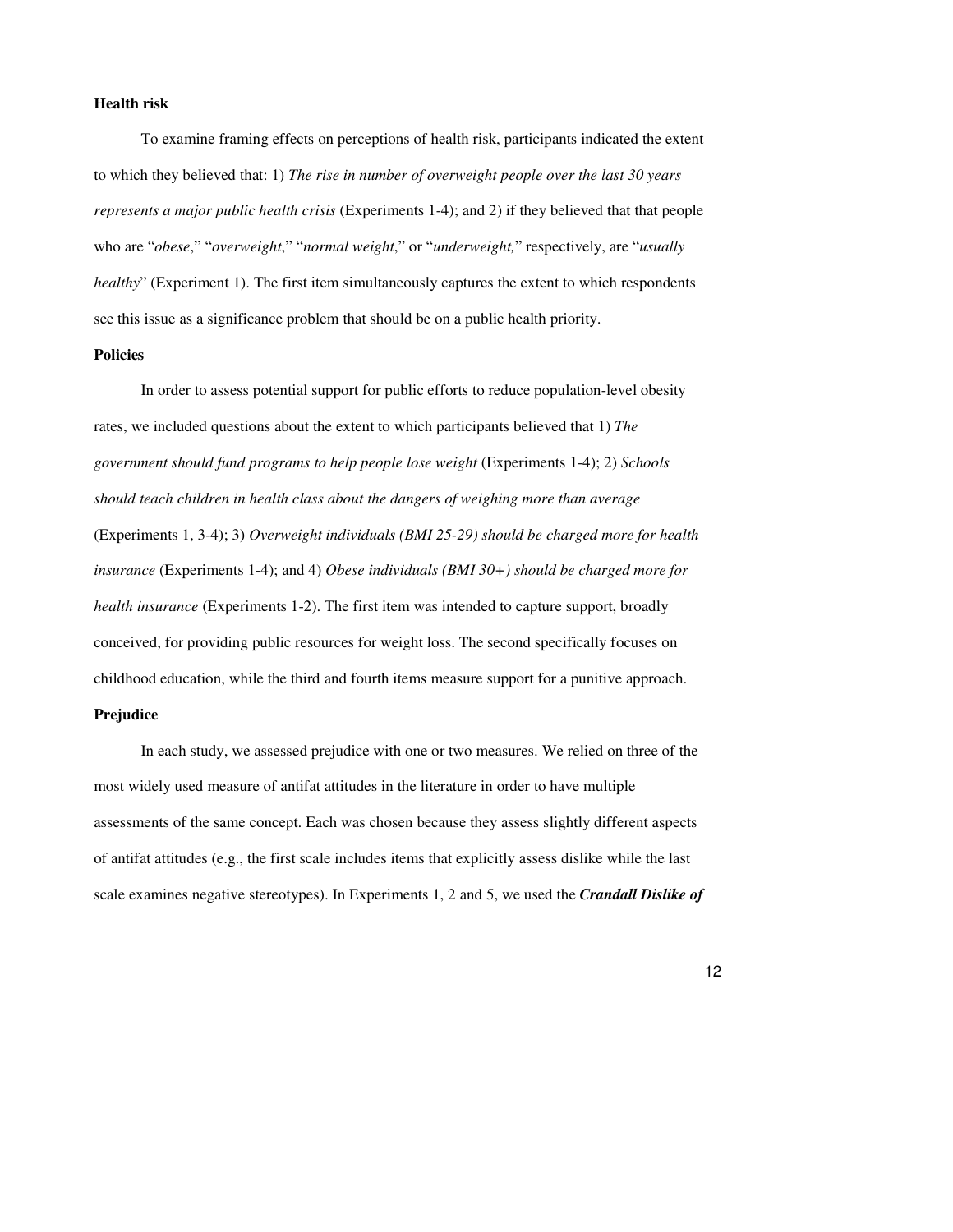*Fat People Scale* (henceforth Crandall Scale), which includes seven items such as "I really don't like fat people much" (Crandall, 1994). We coded and averaged responses so that higher numbers indicated greater prejudice. The scale showed high internal consistency (Experiment 1 *Cronbach's alpha* = .83; Experiment 2 *Cronbach's alpha* =.89; Experiment 5 *Cronbach's alpha* = .86).

In Experiments 3, 4, and 5, we used the *Morrison & O'Connor Antifat Attitudes Scale* (henceforth Morrison Scale), which includes five items such as "On average, fat people are lazier than slender people" (Morrison & O'Connor, 1999). Experiment 3 used the measure in its original form. Given work suggesting that women experience more weight bias than men (R. M. Puhl, Andreyeva, & Brownell, 2008), Experiment 4 specifically examined antifat prejudice against women, using altered Morrison Scale measures (e.g., "It is disgusting when a fat woman wears a bathing suit at the beach"). Given evidence that, in the contemporary U.S. context, fat men are generally considered less attractive than more slender or muscular men (Frederick & Haselton, 2007), Experiment 5 focused on antifat prejudice against men using modified measures from the Morrison Scale (e.g., "Fat men have only themselves to blame for their weight"). In these last two experiments, we dropped the last item on the scale because it could not be altered to be gender-specific (e.g., "I would never date a fat woman" would not be a sensible question to women in the primarily heterosexual college population). We coded and averaged responses so that higher numbers indicated greater prejudice (Experiment 3 *Cronbach's alpha* = .79; Experiment 4 *Cronbach's alpha* =.78; Experiment 5 *Cronbach's alpha* = .74).

In Experiment 3, we also used the short form of the *Bacon et al. Fat Phobia Scale* (henceforth Bacon Scale), which includes 14 items (Bacon et al., 2001). We gave participants a series of 14 word pairs, asking them to indicate which word best reflected their feelings and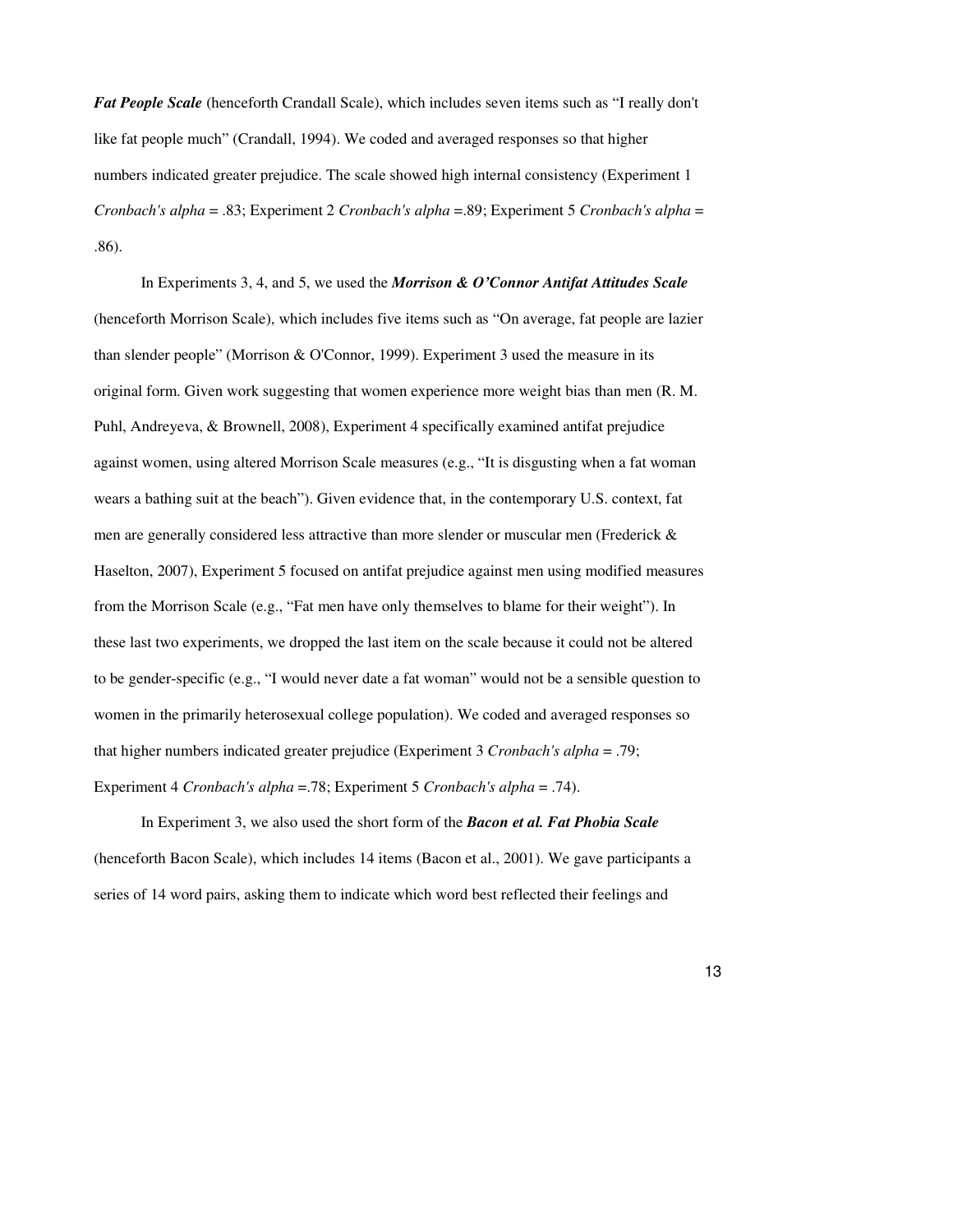beliefs about "obese or fat people" (e.g., "active" versus "inactive"). For example, for the pair industrious vs. lazy,  $1 =$  Industrious,  $5 =$  midpoint,  $9 =$  Lazy. We coded and averaged responses so that higher numbers indicated greater prejudice (Experiment 3 *Cronbach's alpha* = .81).

#### **Results**

## **Experiment 1: Framing Effects on Perceived Health Risks, Policy Attitudes, and Prejudice**  INSERT TABLE 2 HERE

*Health Risk***.** As shown in Table 2, contrary to Hypothesis 1a, participants reading the Eating-To-Death news article did not differ from controls in beliefs that overweight represented a public health crisis or health risk. This may reflect preexisting beliefs, as indicated by the fact that 92% of participants agreed that rise in overweight represents a crisis, whereas only 3% agreed that obese people could be healthy ("agreed" defined as scoring > 5.0 on the Likert scale). Consistent with Hypothesis 1b, participants reading the Fat-OK news article were less likely, than controls, to agree that overweight represented a public health crisis.

#### INSERT TABLE 3 HERE

*Policies.* We found no support for Hypothesis 2a in Experiment 1. As shown in Table 3, there were no significant differences in support for any obesity-related policies between participants reading the Eating-to-Death news article and controls. We did, however, find some support for Hypothesis 2b. Participants reading the Fat-OK news article reported *less* support than the control group for government funding of weight-loss programs and for schools teaching the dangers of overweight. There were no significant group differences in support of punitive policies charging overweight and obese people more for insurance.

#### INSERT TABLE 4 HERE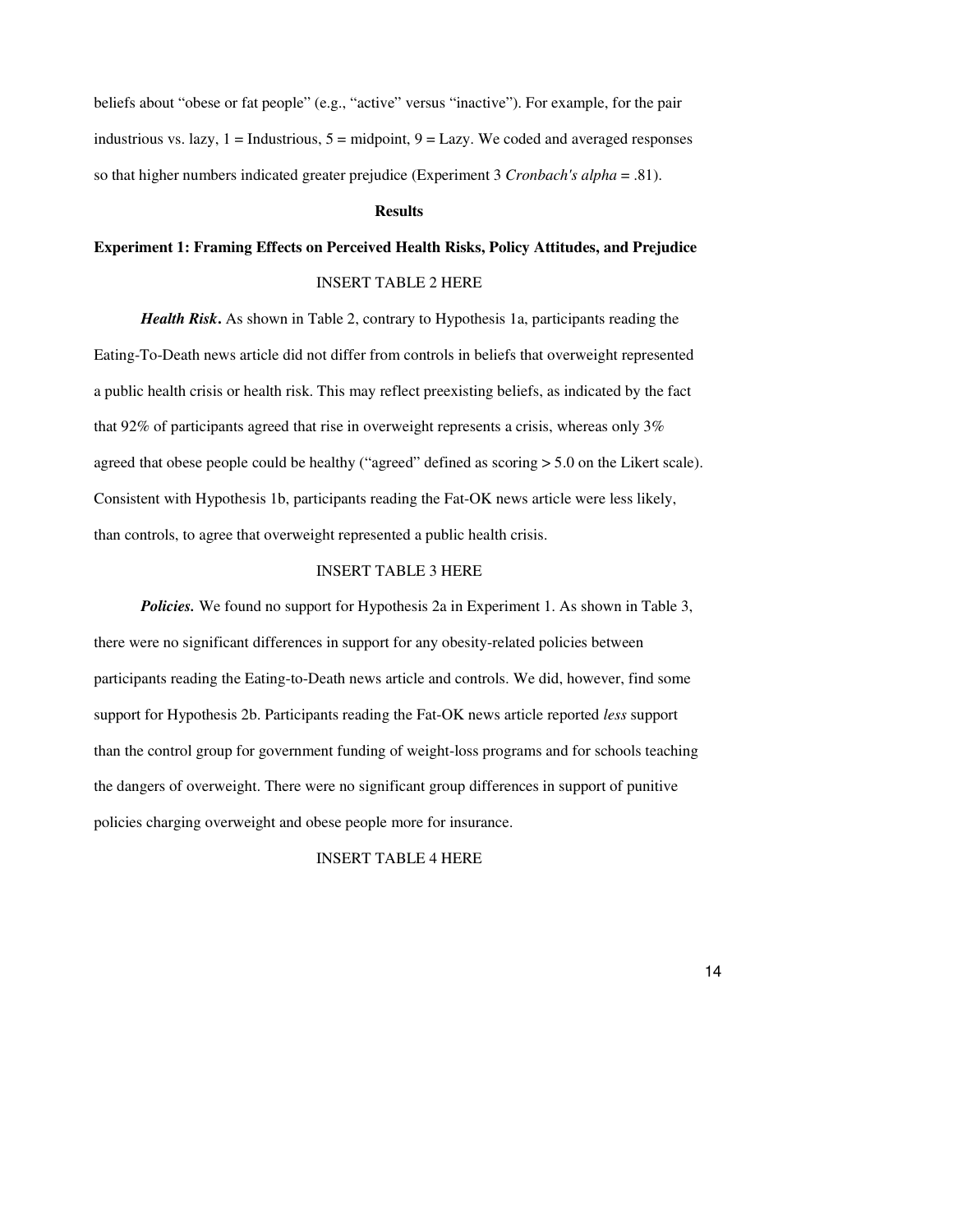*Prejudice.* Experiment 1 provided some limited support for Hypothesis 3a. As shown in Table 4, participants who read the Eating-to-Death news article reported more antifat prejudice than the control group, although this effect was only marginally significant, as was the overall omnibus ANOVA. Contrary to Hypothesis 3b, participants who read the Fat-OK news report did not differ from the control group in reported antifat prejudice

In the next four experiments, we attempted to replicate and extend Experiment 1 in a classroom setting that would provide greater control over testing conditions, focusing on policy attitudes and weight-based prejudice.

#### **Experiment 2: Framing Effects on Policy Attitudes and Prejudice**

*Policies*. Contrary to the hypotheses 2a-b, there were no significant differences across conditions in support of any of the policies.

*Prejudice.* Contrary to the hypotheses 3a-b, there were no significant differences across conditions in expression of prejudice.

One possible reason that we were unable to replicate the results of Experiment 1 in Experiment 2 is that the small effect sizes typical of studies of media exposure (Grabe, Ward, & Hyde, 2008) are less reliably detected across studies. Further, the confidence interval for *p*values in replications is typically fairly wide. For example, the 80% confidence interval for a  $p =$ .05 is  $p = 0.0012$  to  $p = 0.48$ , meaning that a full 10% of replications would be expected to have p values even higher than .48 (Fai, Fidler, & Cumming, 2012).

To determine whether the results of Experiment 1 were replicable, we conducted several additional experiments with some modifications. We included the same control condition and the Eating-to-Death experimental condition but replaced the news report on the Fat-OK study with a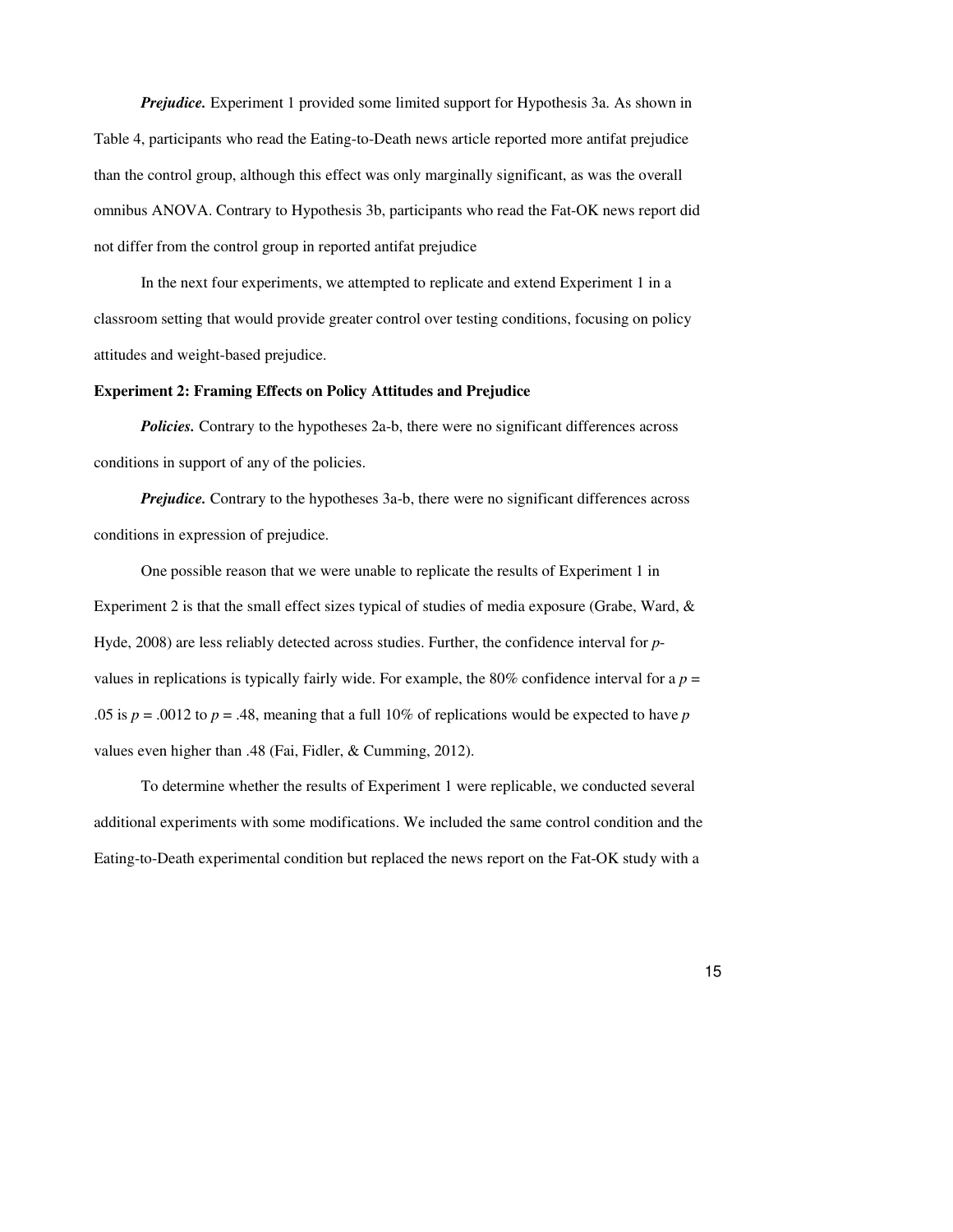more forceful article by fat-rights activist Kate Harding. We also used a wider variety of validated prejudice measures to test framing effects on antifat prejudice.

### **Experiment 3: Framing Effects on Perceived Health Risks, Policy Attitudes, and Prejudice**  INSERT TABLE 5 HERE

*Health Risk***.** As shown in Table 5, contrary to Hypothesis 1a, participants who read the Eating-To-Death news article did not differ from the control group in agreement that the rise in overweight represents a public health crisis. Consistent with Hypothesis 1b, readers of the Fat-Rights article were less likely than the control group to say that the rise in overweight represented a public health crisis.

*Policies.* Experiment 3 provided no support for Hypothesis 2a. Readers of the Eating-to-Death article did not differ from the control group in support for any of the obesity-related public policies. Experiment 3 fully supported Hypothesis 2b, however. Readers of the Fat-Rights article reported *less* support than the control group for all three policy initiatives.

#### INSERT TABLE 6 HERE

*Prejudice.* As shown in Table 6, Experiment 3 provided some support for Hypothesis 3a. Participants reading the Eating-to-Death news article expressed slightly greater prejudice on the Morrison Scale. There were no mean differences between the groups in agreement with stereotypes on the Bacon Scale. Experiment 3 provided mixed results for Hypothesis 3b. Contrary to Hypothesis 3b, readers of the Fat Rights article did not report less prejudice on the Morrison Scale, but were significantly less likely to endorse negative stereotypes on the Bacon Scale, lending the first support in Experiments 1-3 for Hypothesis 3b.

#### **Experiment 4: Framing Effects on Perceived Health Risks, Policy Attitudes, and Prejudice**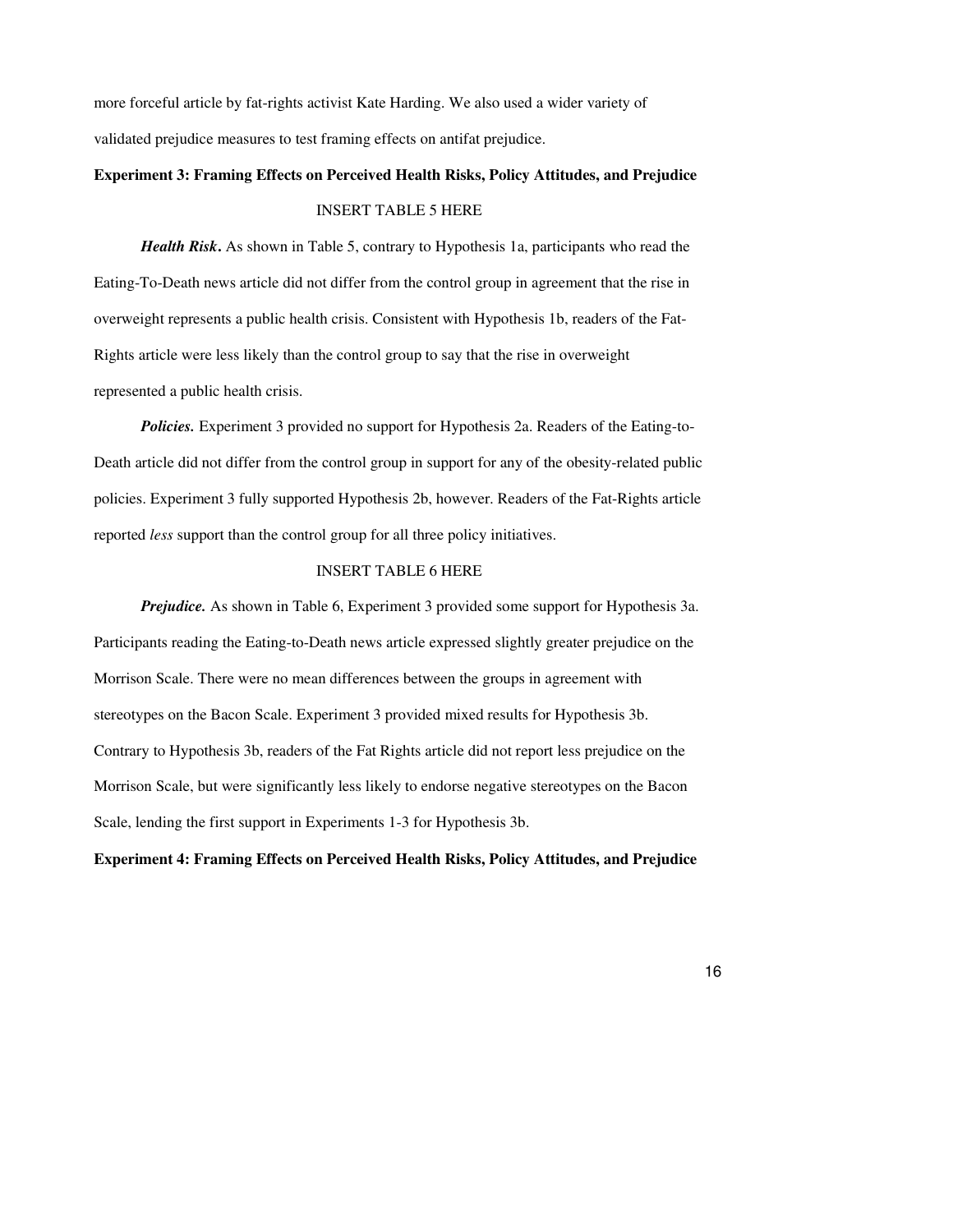*Health Risk***.** As shown in Table 5, contrary to Hypothesis 1a, participants reading the Eating-To-Death news article did not differ from the control group in beliefs that the rise in overweight represents a public health crisis. Consistent with Hypothesis 1b, compared to the control group, readers of the Fat-Rights article were significantly less likely to agree that the increase in overweight represented a public health crisis.

*Policies.* As shown in Table 5, we found weak support for Hypothesis 2a. Readers of the Eating-To-Death news report were more likely than controls to support government funding of weight-loss programs but did not significantly differ from controls in support for the other two policy measures. However, Hypothesis 2b was fully supported. Compared to controls, participants reading the Fat Rights article reported significantly less support for all three policy questions.

*Prejudice.* Experiment 4 also provided some support for Hypothesis 3a. As shown in Table 6, participants reading the Eating-to-Death news article reported significantly higher levels of antifat prejudice towards women on the Morrison Scale than controls, although the difference was small. Contrary to Hypothesis 3b, readers of the Fat Rights article did not differ from controls in expression of antifat prejudice towards women.

#### **Experiment 5: Framing Effects on Prejudice**

Experiment 5 provided support for Hypothesis 3a. As shown in Table 6, compared to controls, participants reading the Eating-to-Death news article reported significantly more prejudice on both the Morrison (Against Men) and Crandall scales. Contrary to Hypothesis 3b, readers of the Fat Rights article did not differ from controls in prejudice on the Morrison (Against Men) or Crandall scales.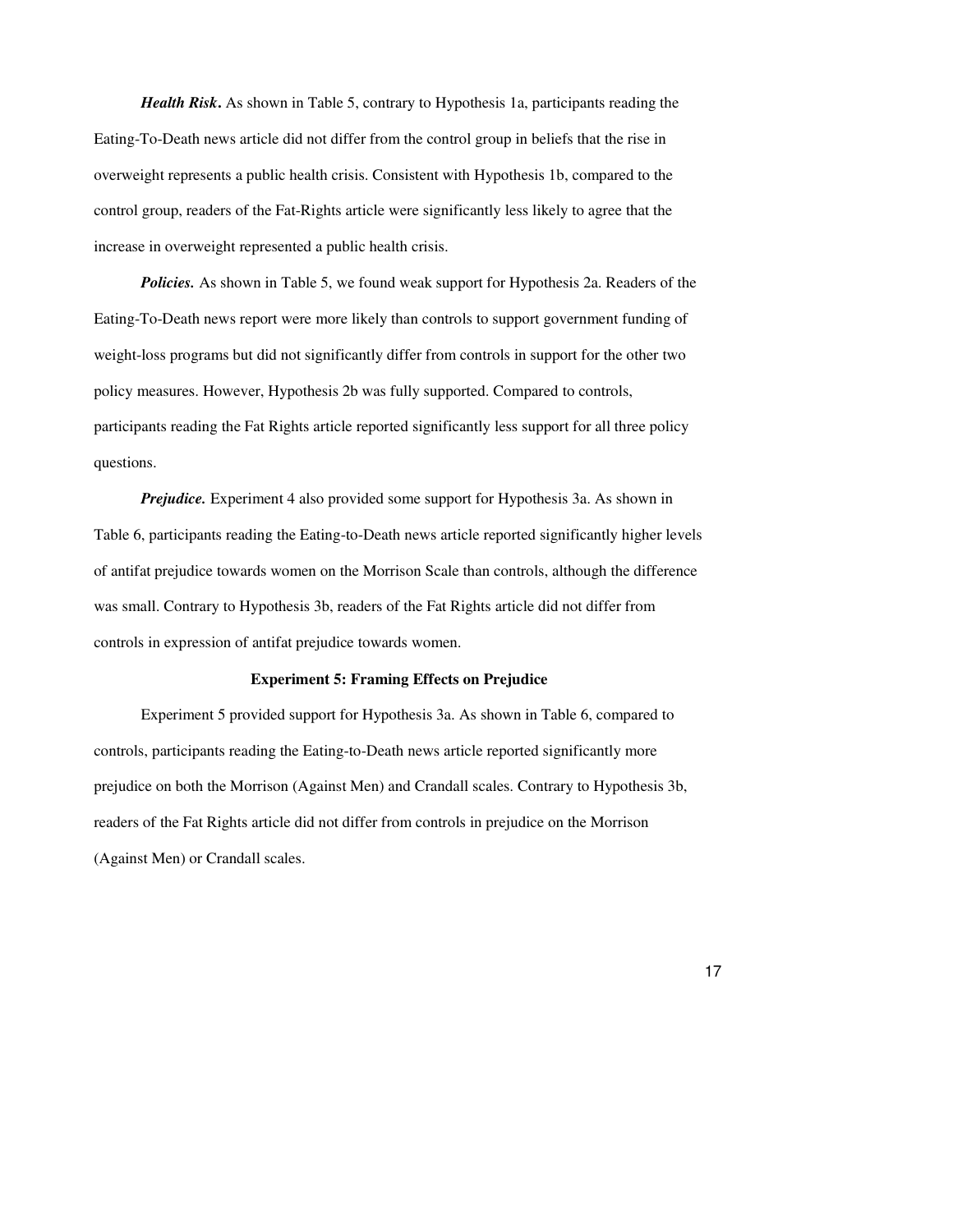#### **Discussion**

#### **Key Findings**

This is the first set of experimental studies to systematically examine the relative effects of exposure to news framing of body weight on assessment of health risk, support for obesity policies, and expression of antifat prejudice. Summarizing across the five experiments, we found little evidence that reading a news report on the "Eating-To-Death study," estimating 400,000 annual excess deaths associated with overweight and obesity, affected perception of weightrelated health risk or support for obesity policies. However, we found some evidence that reading such an article increased the expression of antifat prejudice. We also found – in all but one of the experiments that tested for this – that participants who read a news report *questioning* the health risks overweight and obesity were *less* likely to agree that the rise in overweight represented a "major public health crisis" and were *less* likely to express support for obesity policies. Table 7 summarizes our findings across experiments.

#### INSERT TABLE 7 HERE

*Eating-To-Death Article (Experiments 1-5):* Our null findings regarding the impact of exposure news reporting on the Eating-To-Death study on beliefs about the health risks of overweight may suggest that, in a context in which these risks are taken for granted, additional reinforcement has little effect. That it was difficult to shift attitudes towards greater support for policy interventions is consistent with earlier work (Gollust et al., 2013). Our findings that exposure to news reporting on the Eating-To-Death study increased antifat prejudice complements findings that people are more likely to emphasize personal responsibility when presented evidence of obesity-related health risks (Crandall & Eshleman, 2003; Gollust et al., 2013).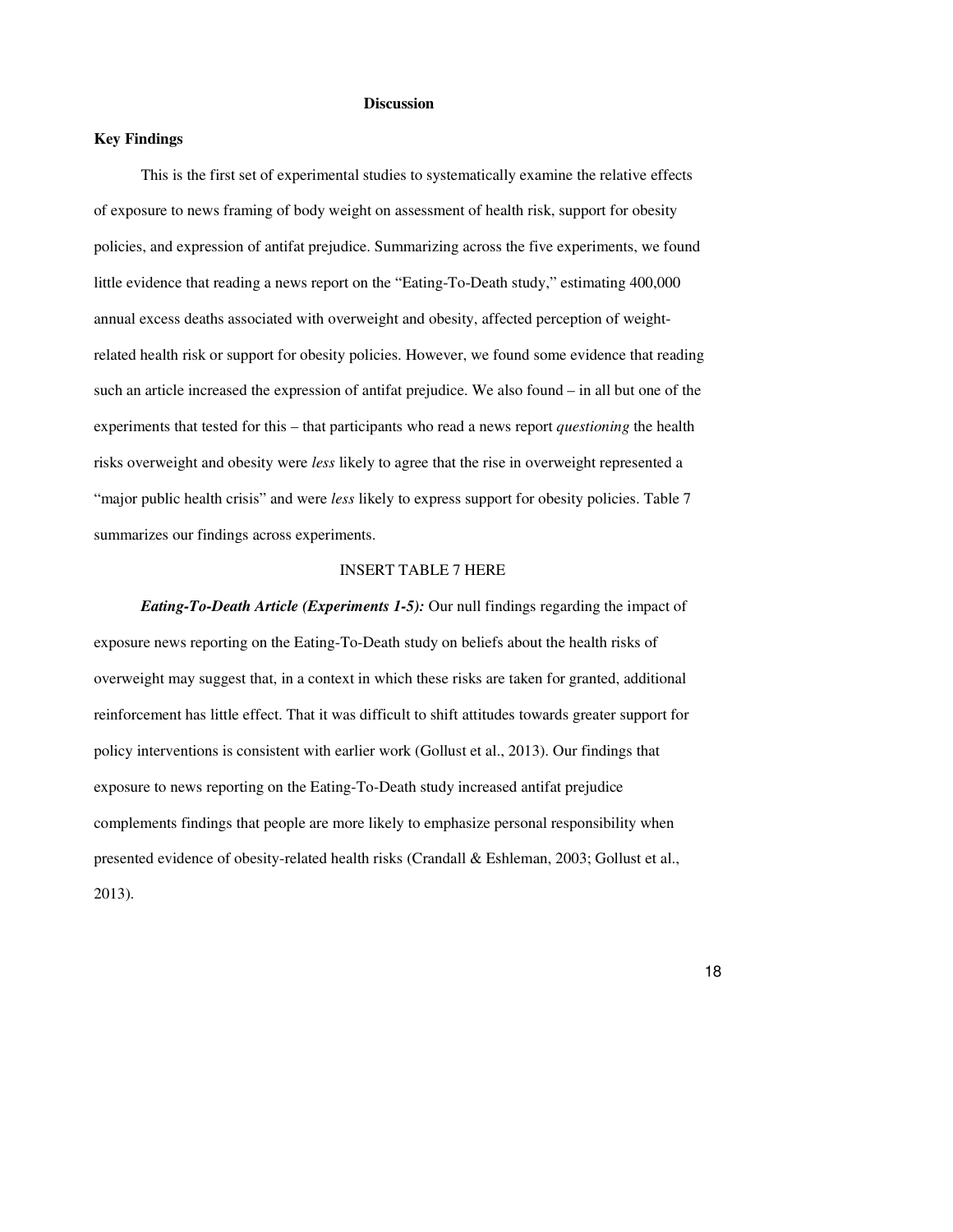All three experiments using the Morrison & O'Connor Scale produced significant group differences. Among the three studies using the Crandall Scale, one was significant, one was marginally significant, and one was non-significant. The experiment using the Bacon Scale produced non-significant group differences. The differences observed across the scales may reflect the slightly different aspects of prejudice measured by each scale. It would be valuable for future research to better isolate the different types of antifat attitudes and examine the effects of primes on these attitudes.

*Fat-OK Article (Experiments 1-2):* Compared to controls, participants who read a news report on the Fat-OK study were less likely to agree that the rise in overweight represents a public health crisis or to support government funded weight-loss programs or teaching children about the dangers of weighing more than average, in Experiment 1 (but not in Experiment 2). This was precisely what some commentators feared would be the effect of media reporting on this study. Readers of the Fat-OK article did not differ from controls, however, in their expression of antifat prejudice.

*Fat Rights (Experiments 3-5):* Readers of the Fat-Rights article were similarly less likely than controls to say that overweight represented a major public health crisis and to express support for policy intervention, based on our three questions. However, they did not differ from controls in expression of antifat attitudes. Only one of five comparisons, across three studies and three different measures of antifat prejudice, was statistically significant.

Our finding that it was difficult to shift attitudes towards less antifat prejudice dovetails with work showing that it is difficult to shift attitudes away from the assignment of personal responsibility for weight (Gollust et al., 2013). Since the mere mention of high weight, regardless of the specific terms used to discuss it, evokes stigma and blaming  $(R. M. Puhl, Peterson, &$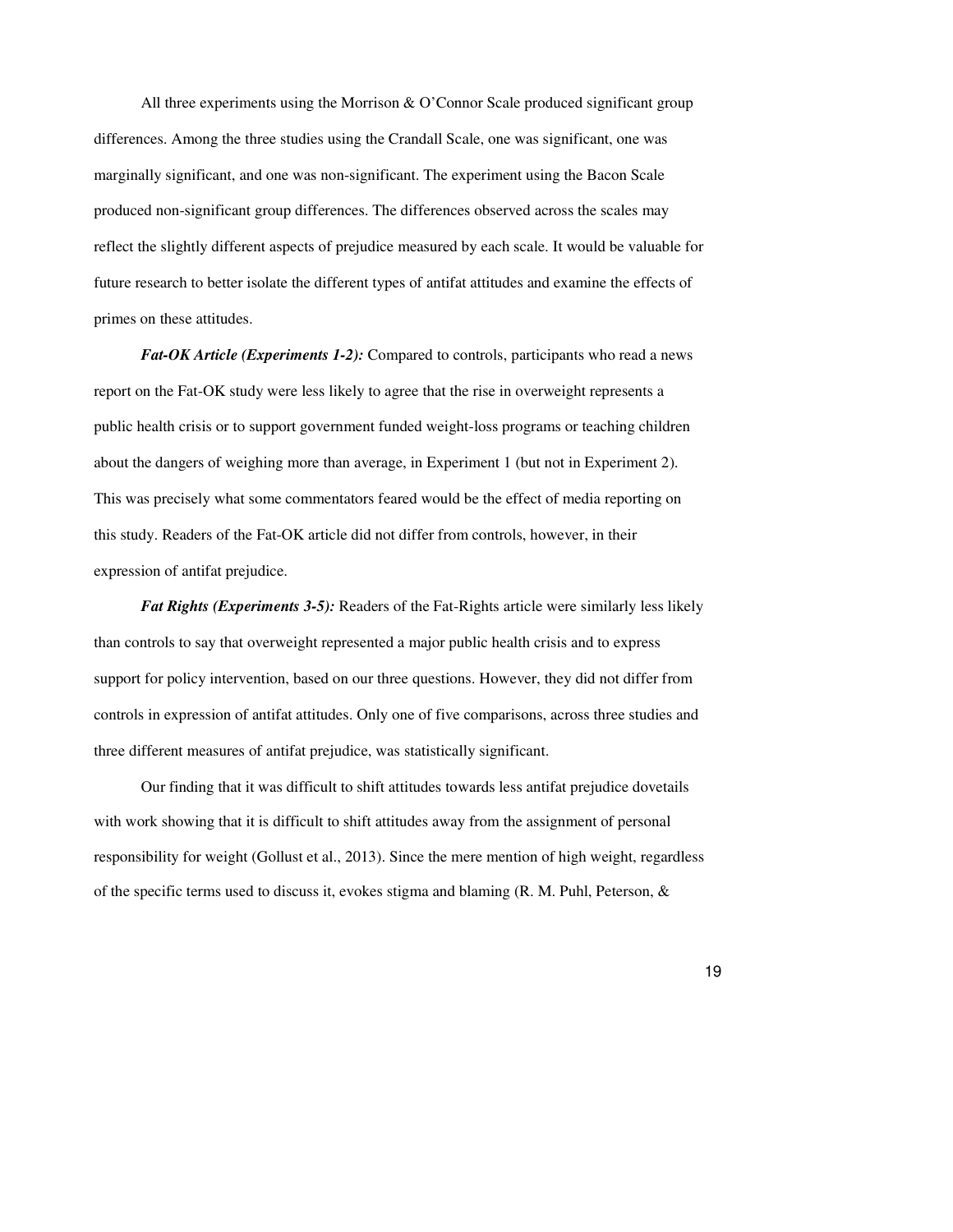Luedicke, 2013), efforts to counter stigma and blame are working against the current of public opinion.

An additional reason for the lack of effects on the Crandall antifat attitudes scale may be that there may have been "floor effects." Scores tended to clustered tightly around the bottom few points on the Likert scale (averages between 2.0 and 3.0 out of 9.0), so there might not have been as much room for attitudes to shift downwards after exposure to the Fat Rights (and Fat-OK) articles, suggesting that alternative Likert scale points or alternatives measures might be ideal for testing experimental effects in the future.

#### **Limitations and Strengths**

With the exception of Experiment 1, our samples consisted of college students, limiting the findings' generalizability . Yet, the generally consistent results of Experiment 1 with the other experiments suggest that our findings may hold for a broader sample. That respondents were generally well educated and primarily of White or Asian background further limits generalizability. Future work should investigate whether our findings extent to people from other socio-economic-status and ethnic backgrounds.

While we attempted to select articles that were representative of the frames, we cannot say if different or longer news articles representing the same frames would have produced the same findings. The artificial nature of the experiments represents an additional limitation. In the real world, people typically encounter contrasting frames of the same topic via routine media exposure and are rarely asked to sit down, read one or two articles, and then respond to them. Further, there are limitations inherent to this type of experimental approach, namely that it assesses short-term effects of limited exposure to a stimulus and not the extent to which these produce lasting changes. Longitudinal and correlational studies could help identify factors that lead to longer lasting effects of exposure to specific frames.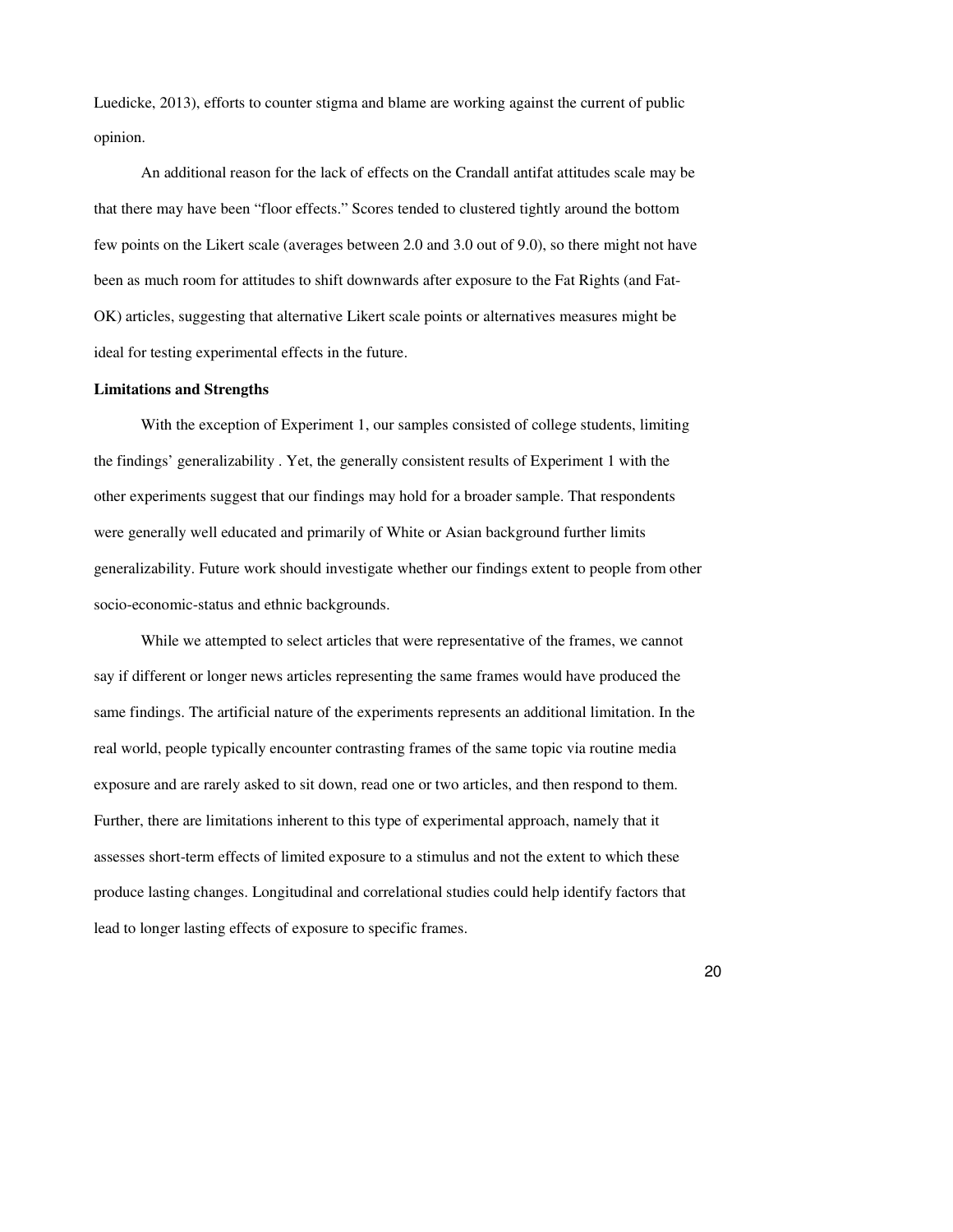The use of actual news articles, rather than constructed vignettes, is both a limitation and strength. Using real articles maximizes external validity, or the ability to generalize beyond the experiment but has less internal validity, or control of the experimental stimuli. Our real-world articles are messier than constructed vignettes, sometimes containing a multiplicity of frames, making it impossible to fully unpack the influence of each. In contrast, using constructed articles would have provided higher internal but lower external validity. It would nonetheless be valuable to use constructed vignettes to precisely test the impact of subtly shifting frames while holding constant the rest of the text. Other fruitful avenues for future research include examining the effect of potential moderators of the effects of exposure to different frames on attitudes. For instance, previous work suggests that political ideology may moderate the impact of frames on support for specific obesity policies (Gollust et al., 2013). One could also test similar hypotheses via within-subject experiments.

 This set of experiments had several notable strengths, including the relatively large number of experiments and samples, providing the power to detect small, medium, and large effects. While other studies use a single assessment of antifat prejudice, our use of multiple measures of antifat prejudice allows for greater confidence in the results. Further, we provide the first experimental examination of exposure to the Fat Rights frame, as well as a test of how exposure to news articles on a specific scientific controversy may have impacted beliefs about health risk, support for health policy, and expression of prejudice.

#### **Conclusion**

Together, our five experiments suggest that news reporting on the "obesity epidemic" may, in fact, be worsening antifat prejudice. Given evidence that weight-based stigma can itself worsen health (Muennig & Bench, 2008; Rebecca M. Puhl & Latner, 2007), these findings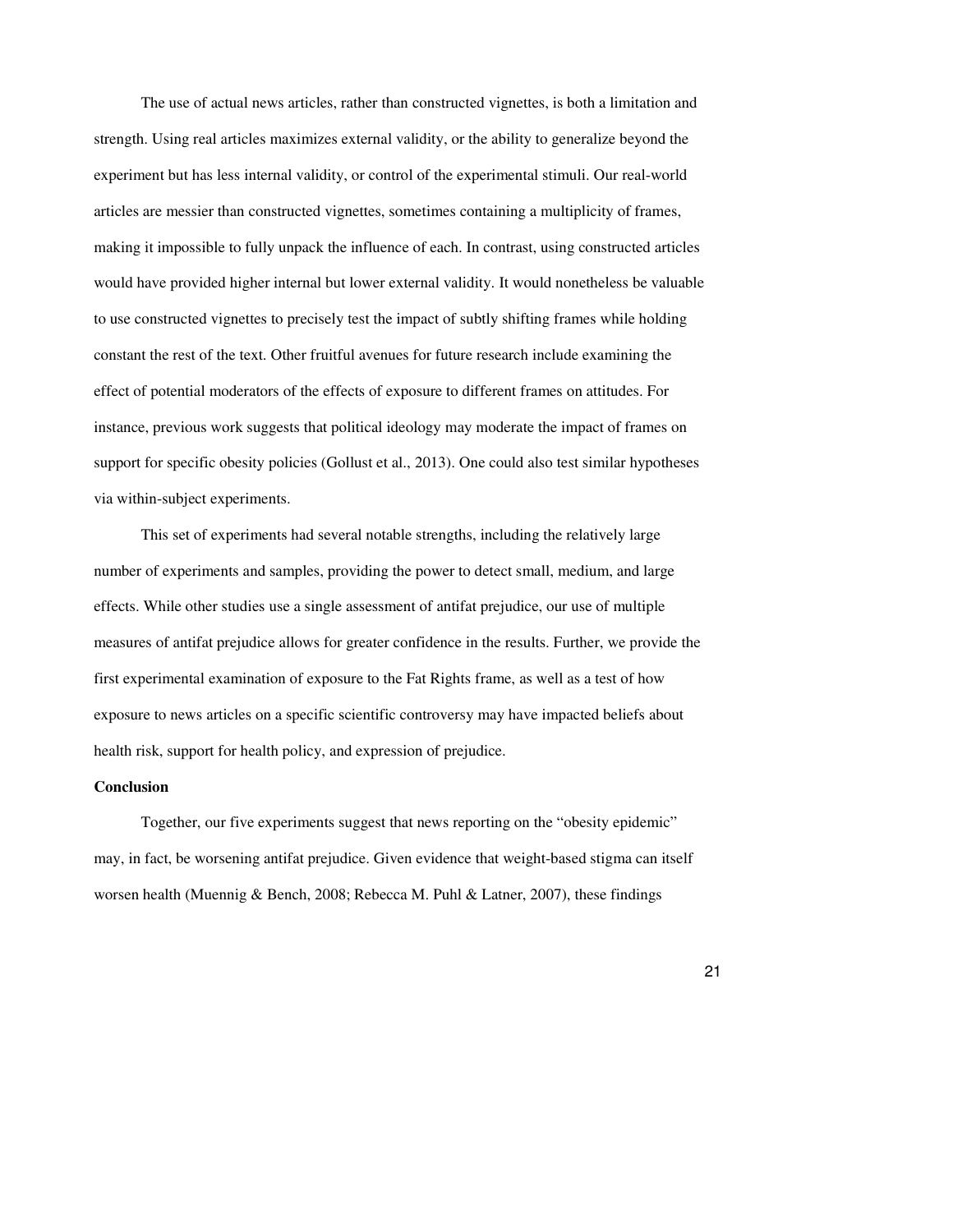should give us pause. Our findings suggest that researchers, journalists, activists, and politicians would benefit from understanding the potential negative consequences of messages representing these frames.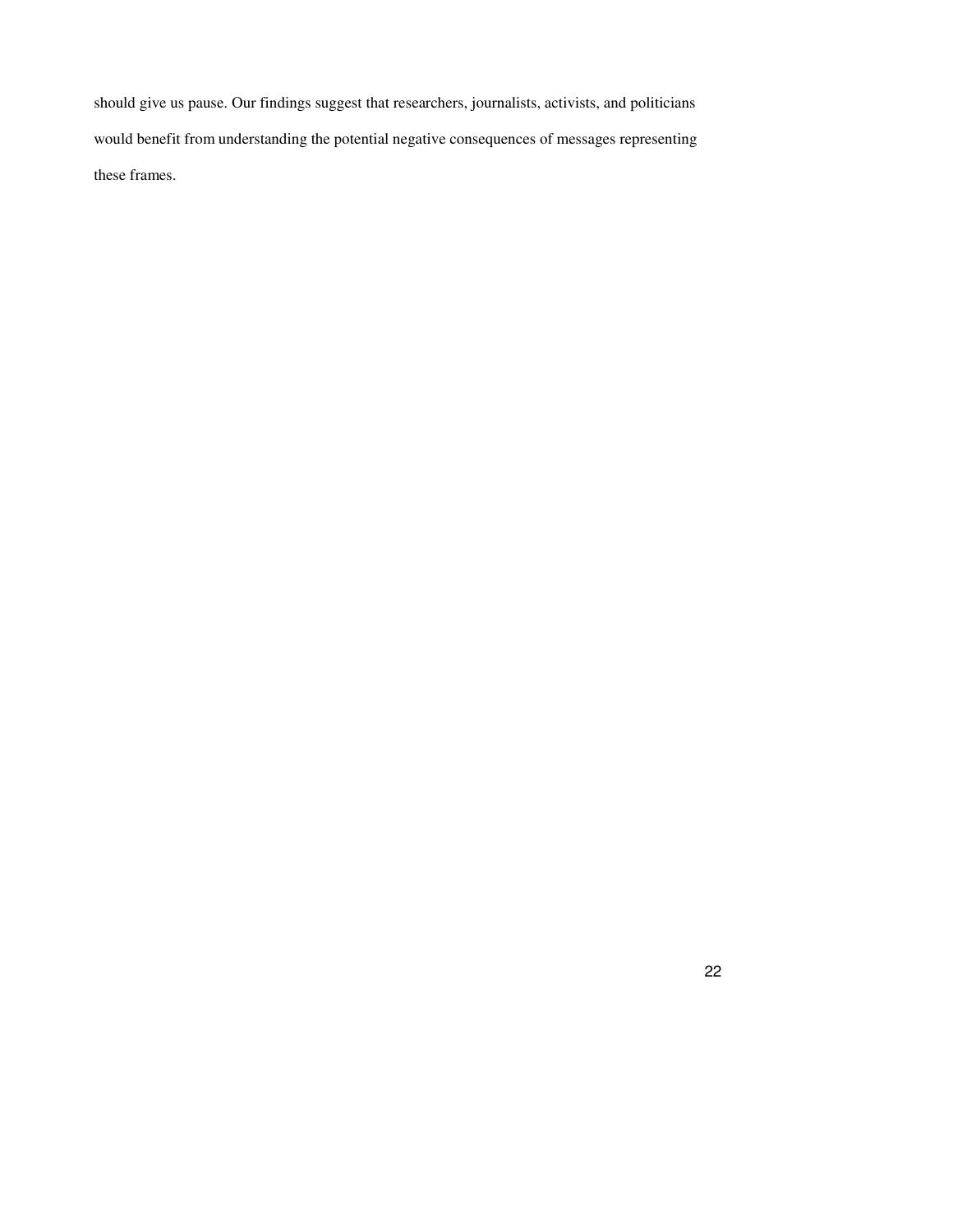#### **SOURCES CITED**

- Bacon, J. G., Scheltema, K. E., & Robinson, B. E. (2001). Fat phobia scale revisited: the short form. *International Journal of Obesity, 25*(2), 252-257.
- Barry, C. L., Brescoll, V. L., Brownell, K. D., & Schlesinger, M. (2009). Obesity Metaphors: How Beliefs about the Causes of Obesity Affect Support for Public Policy. *Milbank Quarterly, 87*(1), 7-47.
- Barry, C. L., Jarlenski, M., Grob, R., Schlesinger, M., & Gollust, S. (2011). News media framing of childhood obesity in the United States from 2000 to 2009. *Pediatrics, 128*(1), 132-145. doi: 10.1542/peds.2010-3924
- Best, J. (2008). *Social problems*. New York: Norton.
- Brody, J. (2005, October 13). How cancer rose to the top of the charts. *The New York Times*.
- Campos, P., Saguy, A. C., Ernsberger, P., Oliver, E., & Gaesser, G. (2006). The epidemiology of overweight and obesity: Public health crisis or moral panic? *International Journal of Epidemiology, 35*(1), 55-60. doi: 10.1093/ije/dyi254
- CDC. (2005). Frequently asked questions about calculating obesity-related risk. Retrieved January 19, 2011, from http://www.cdc.gov/PDF/Frequently\_Asked\_Questions\_About\_Calculating\_Obesity-

Related\_Risk.pdf

- Cohen, J. (1988). *Statistical power analysis for the behavioral sciences* (2nd ed.). Hillsdale, NJ: Erlbaum.
- Cooper, C. (1998). *Fat and proud: The politics of size*. London: Women's Press.
- Crandall, C. S. (1994). Prejudice against fat people: Ideology and self-interest. *Journal of Personality and Social Psychology, 66*, 882-894.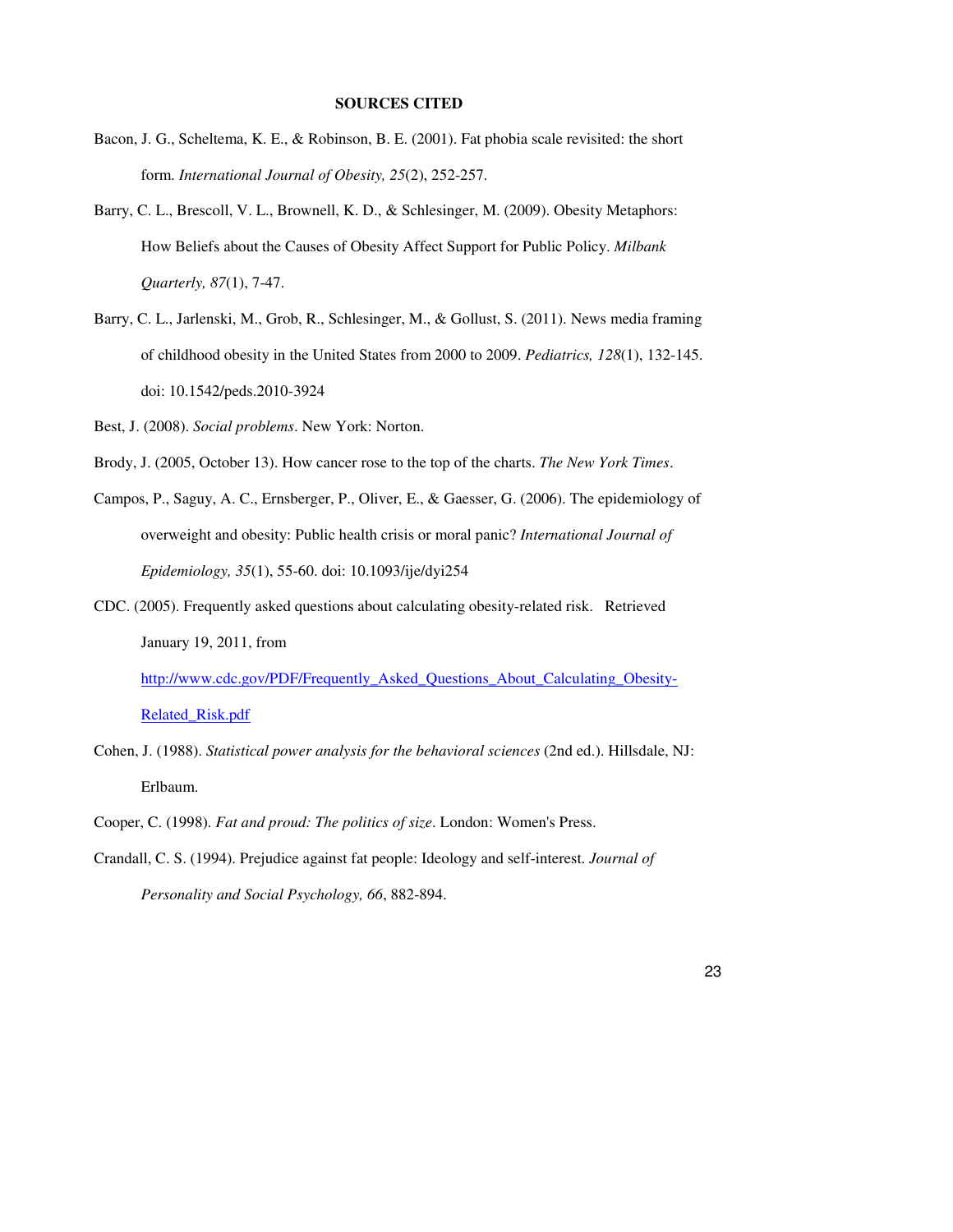- Crandall, C. S., & Eshleman, A. (2003). A justification-suppression model of the expression and experience of predudice. *Psychological Bulletin, 129*(3), 414-446.
- Daníelsdóttira, S., O'Brien, K. S., & Ciao, A. (2010). Anti-fat prejudice reduction: A review of published studies. *Obesity Facts, 3*, 47-58.
- Dodge, R. (2005, May 19). Experts seek to sort out confusion over obesity reports. *Knight Ridder/Tribune News Service*.
- Entman, R. M. (1993). Framing: Toward clarification of a fractured paradigm. *Journal of Communication, 43*(4), 51-58.
- Fai, J., Fidler, F., & Cumming, G. (2012). Subjective p intervals: Researchers underestimate the variability of p values over replication. *Methodology, 8*(2), 51-62.
- Flegal, K. M., Graubard, B. I., & Williamson, D. F. (2004). Methods of calculating deaths attributable to obesity. *American Journal of Epidemiology, 160*(4), 331-338.
- Flegal, K. M., Graubard, B. I., Williamson, D. F., & Gail, M. H. (2005). Excess deaths associated with underweight, overweight, and obesity. *Journal of the American Medical Association, 293*(15), 1861-1867.
- Fox, M. (2004, March 10). Death rate from obesity gains fast on smoking. *The New York Times*. Retrieved from http://www.nytimes.com/2004/03/10/us/death-rate-from-obesity-gainsfast-on-smoking.html
- Frederick, D. A., & Haselton, M. G. (2007). Why is muscularity sexy? tests of the fitness indicator hypothesis. *Personality and Social Psychology Bulletin, 33*(8), 1167-1183.
- Gitlin, T. (1980). *The whole world is watching: Mass media in the making and unmaking of the new left*. Berkeley, Los Angeles, London: University of California Press.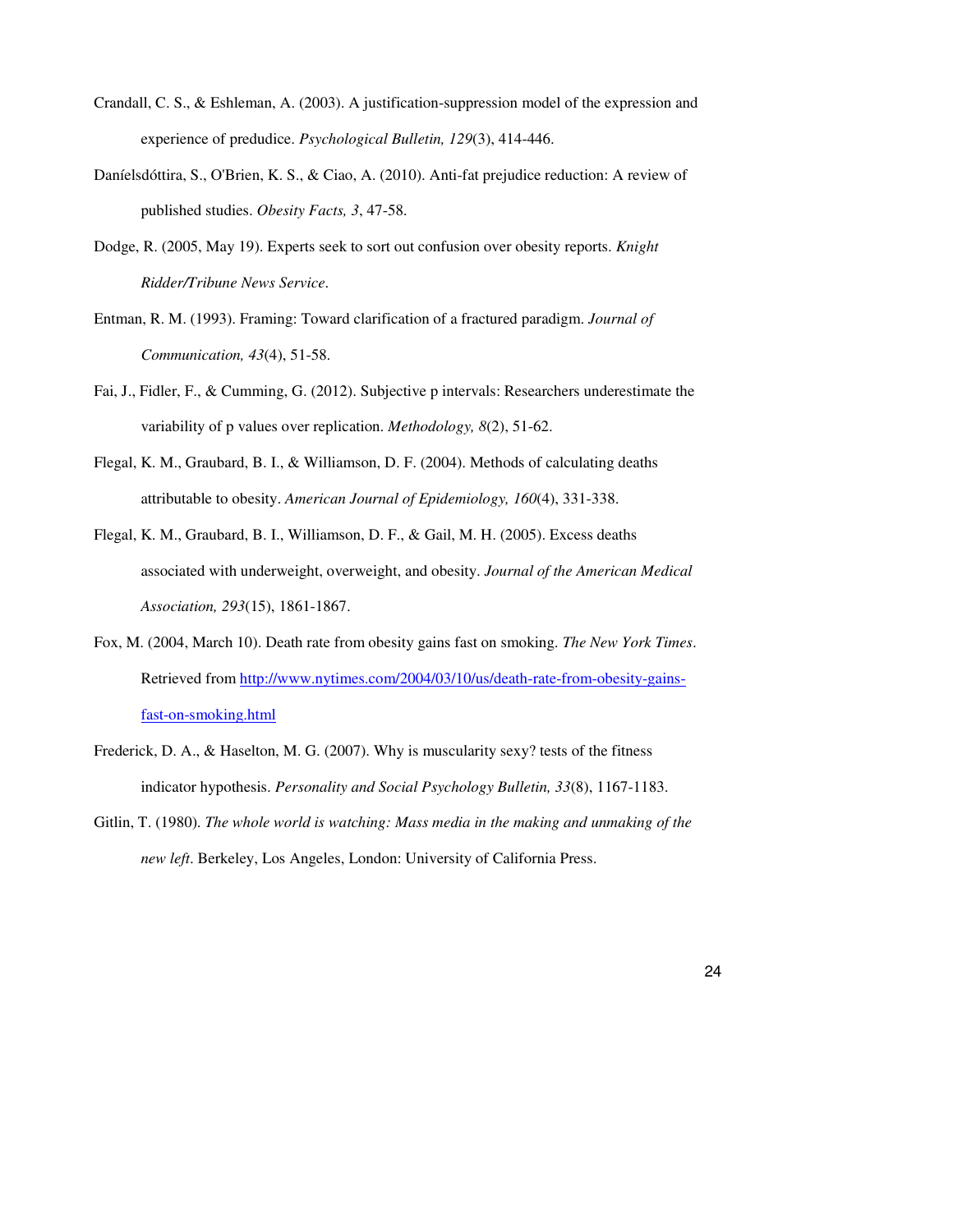- Gollust, S. E., Dempsey, A. F., Lantz, P. M., Ubel, P. A., & Fowler, E. F. (2010). Controversy Undermines Support For State Mandates On The Human Papillomavirus Vaccine. *Health Affairs, 29*(11), 2041-2066.
- Gollust, S. E., Eboh, I., & Barry, C. L. (2012). Picturing obesity: Analyzing the social epidemiology of obesity conveyed through US news media images. *Social science & medicine, 74*(10), 1544-1551.
- Gollust, S. E., Niederdeppe, J., & Barry, C. L. (2013). Framing the Consequences of Childhood Obesity to Increase Public Support for Obesity Prevention Policy. *American Journal of Public Health*(0), e1-e7.
- Grabe, S., Ward, L. M., & Hyde, J. (2008). The role of media in body image concerns among women: A meta-analysis or experimental and correlational studies. *Psychological Bulletin, 134*, 460-476.
- Gusfield, J. R. (1981). *The culture of public problems: Drinking-driving and the symbolic order*. Chicago: University of Chicago Press.
- Harding, K. (2007). Don't you realize fat is unhealthy? Retrieved from http://kateharding.net/faq/but-dont-you-realize-fat-is-unhealthy/
- Harding, K., & Kirby, M. (2009). *Lessons from the fat-o-sphere: Quit dieting and declare a truce with your body*. New York, NY: Pengine Group.
- Hoyt, C. L., Burnette, J. L., & Auster-Gussman, L. (2014). 'Obesity is a disease': Examining the self-regulatory impact of this public-health message. *Psychological Science*. doi: 10.1177/0956797613516981
- Johnson, C. K. (2005, April 20). Study shows government overstated risk of death from obesity. *The Associated Press*.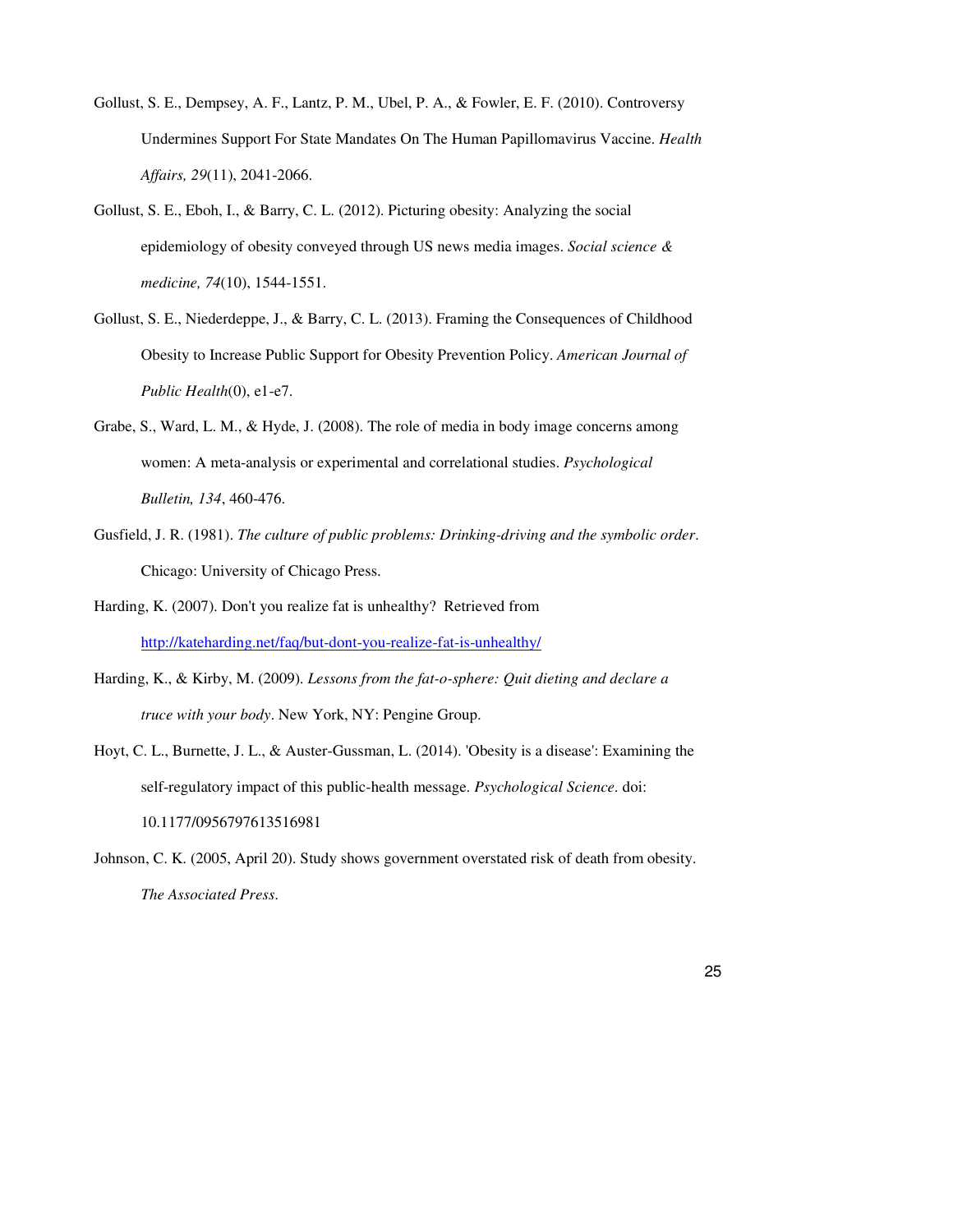- Kersh, R. (2009). The politics of obesity: A current assessment and look ahead. *Milbank Quarterly, 87*(1), 295-316.
- Kolata, G. (2005, April 29). Study aside, fat-fighting industry vows to stick to its mission. *The New York Times*.
- Lawrence, R. G. (2004). Framing obesity: The evolution of news discourse on a public health issue. *Press/Politics, 9*(3), 56-75.
- Mann, T., Tomiyama, A. J., Westling, E., Lew, A.-M., Samuels, B., & Chatman, J. (2007). Medicare's search for effective obesity treatments: Diets are not the answer. *American Psychologist, 62*, 220-233. doi: 10.1037/0003-066X.62.3.220
- Marchione, M. (2005, June 3). Diet: CDC chief stresses that extra pounds are harmful. *The Associated Press*.
- Mokdad, A. H., Marks, J. S., Stroup, D. F., & Gerberding, J. L. (2004). Actual causes of death in the United States, 2000. *Journal of the American Medical Association, 291*(10), 1238- 1245.
- Mokdad, A. H., Marks, J. S., Stroup, D. F., & Gerberding, J. L. (2005). Correction: Actual causes of death in the United States, 2000. *JAMA, 293*, 293-294.
- Morrison, T. G., & O'Connor, W. E. (1999). Psychometric properties of a scale measuring negative attitudes toward overweight individuals. *Journal of Social Psychology, 139*(4), 436-445.
- Muennig, P., & Bench, K. K. (2008). Obesity-associated stigma and physiological markers of stress: evidence from the Dominican Republic. *Stress and Health, 25*, 241-246.
- Pace, G. (2006, March 1). Obesity bigger threat than terrorism? *CBSNews*. Retrieved from http://www.cbsnews.com/stories/2006/03/01/health/main1361849.shtml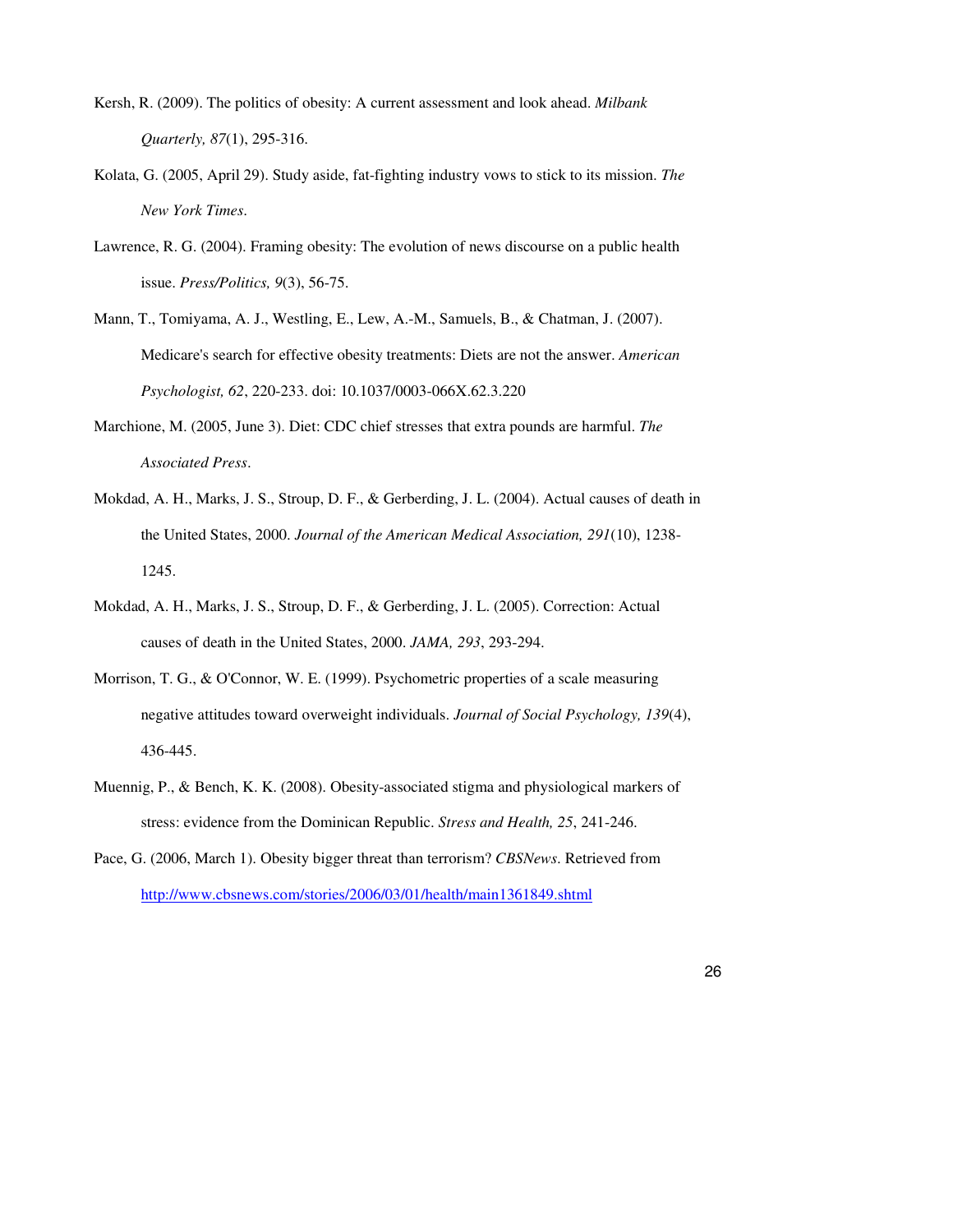- Puhl, R. M., Andreyeva, T., & Brownell, K. D. (2008). Perceptions of weight discrimination: Prevalence and comparison to race and gender discrimination in America. *International Journal of Obesity, 32*, 992-1000.
- Puhl, R. M., & Latner, J. D. (2007). Stigma, obesity, and the health of the nation's children. *Psychological Bulletin, 133*(4), 557–580. doi: DOI: 10.1037/0033-2909.133.4.557
- Puhl, R. M., Peterson, J. L., & Luedicke, J. (2013). Motivating or stigmatizing? Public perceptions of weight-related language used by health providers. *International Journal of Obesity, 37*, 612-619.
- Ramasubramanian, S. (2011). The impact of stereotypical versus counter-stereotypical media exemplars on racial attitudes, causal attributions, and support for affirmative action. *Communication Research, 38*, 497-516.
- Rothblum, E. D., & Solovay, S. (Eds.). (2009). *The fat studies reader*. New York, NY: New York University Press.

Saguy, A. C. (2013). *What's wrong with fat?* New York: Oxford University Press.

- Saguy, A. C., & Almeling, R. (2008). Fat in the fire? Science, the news media, and the 'obesity epidemic'. *Sociological Forum, 23*(1), 53-83.
- Saguy, A. C., & Gruys, K. (2010). Morality and Health: News Media Constructions of Overweight and Eating Disorders. *Social Problems, 57*(2), 231-250. doi: 10.1525/sp.2010.57.2.231
- Saguy, A. C., Gruys, K., & Gong, S. (2010). Social Problem Construction and National Context: News Reporting on 'Overweight' and 'Obesity' in the U.S. and France. *Social Problems, 57*(4), 586-610.